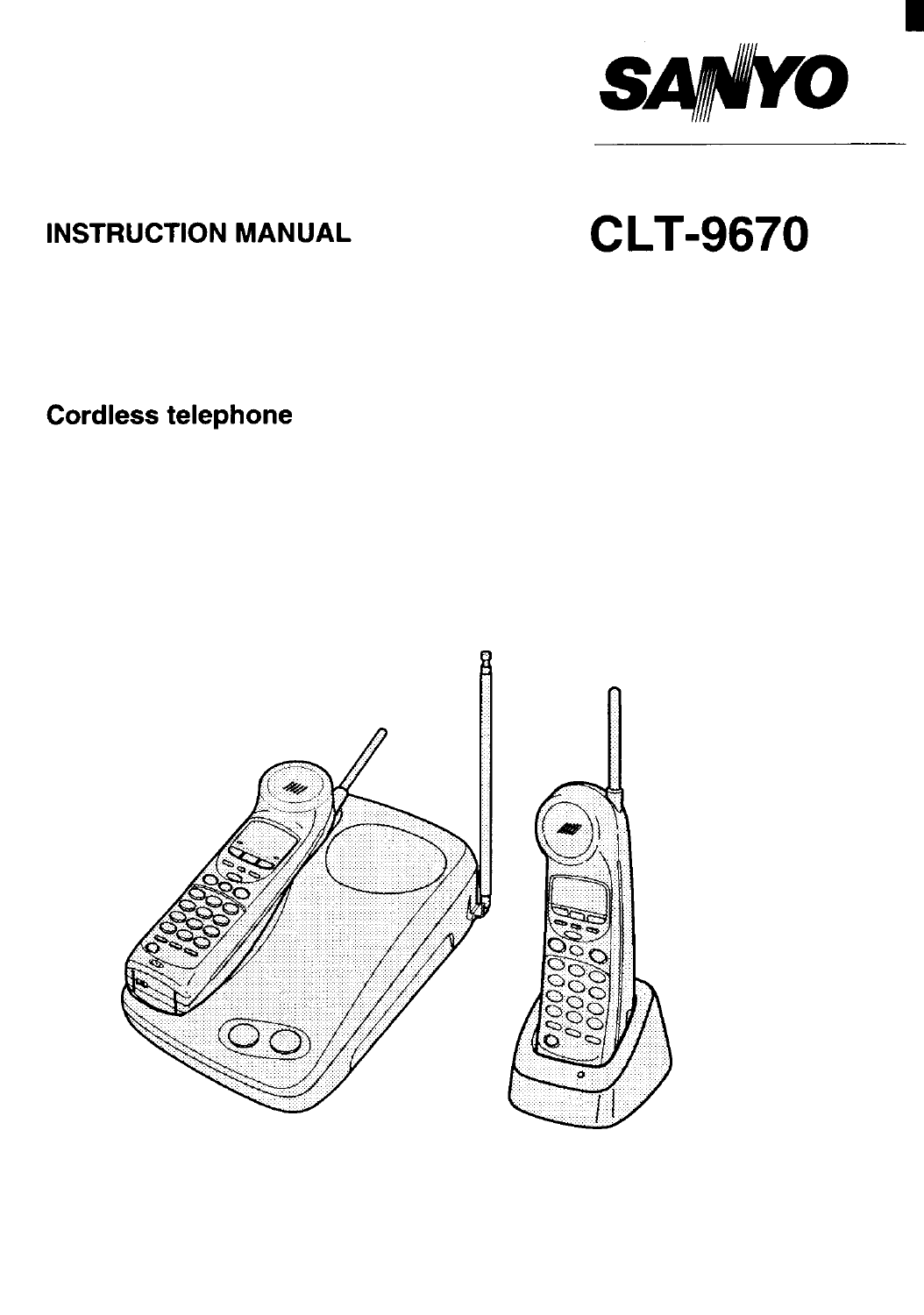# **Congratulations-**

Your SANYO COMPANDER PLUS cordless telephone is a fine-quality home communications product. It is carefully designed and produced by a world leader of consumer and industrial electronics equipment.

# Table of contents-

| <b>SETTING UP</b>                                                                        |  |
|------------------------------------------------------------------------------------------|--|
|                                                                                          |  |
|                                                                                          |  |
|                                                                                          |  |
| Location                                                                                 |  |
| Connections                                                                              |  |
|                                                                                          |  |
| <b>BASIC USE</b>                                                                         |  |
|                                                                                          |  |
|                                                                                          |  |
|                                                                                          |  |
|                                                                                          |  |
| <b>ADVANCED USE</b>                                                                      |  |
|                                                                                          |  |
|                                                                                          |  |
|                                                                                          |  |
|                                                                                          |  |
|                                                                                          |  |
|                                                                                          |  |
|                                                                                          |  |
|                                                                                          |  |
|                                                                                          |  |
|                                                                                          |  |
| <b>GENERAL</b>                                                                           |  |
|                                                                                          |  |
|                                                                                          |  |
|                                                                                          |  |
|                                                                                          |  |
|                                                                                          |  |
|                                                                                          |  |
| Read this information carefully before installing and operating your cordless telephone. |  |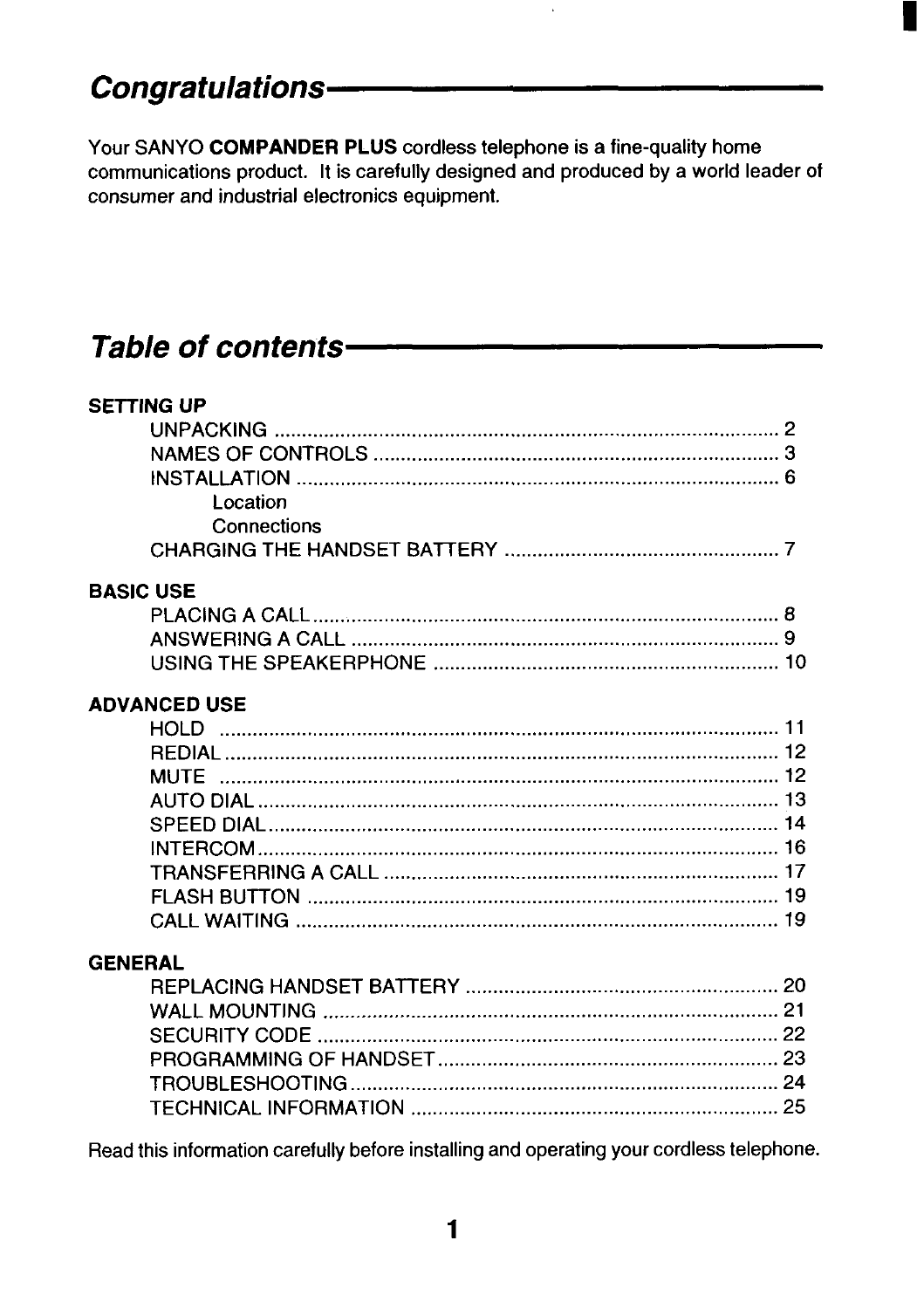# <span id="page-2-0"></span>**Unpacking**

**Check to make sure you have all the items that come with the telephone,**



**I!ii%** <sup>0</sup> <sup>0</sup>



| la l<br>Ы<br>Ġ<br>directory sheet |  |
|-----------------------------------|--|
|                                   |  |

**Wall mount bracket**



**\* Additional handset (9670HS) is available as an option.**

### **DESCRIPTION**

**Cordless telephones operate on the same principle as a two-way radio. The location of the base station determines the range of operation. In most homes, maximum range is obtained by locating the base station at the highest point in the house.**

**The base station operates from a 230 volt AC electrical outlet. Connect the base station to a telephone line by simply plugging it into a standard telephone jack. The handset is powered by <sup>a</sup> heavy-duty rechargeable battery. <sup>n</sup>**

### **CAUTION**

**Charge the both handsets before using the cordless phone for the first time. Do not attempt to use the phone before charging the battery pack for a full 10 hours.**

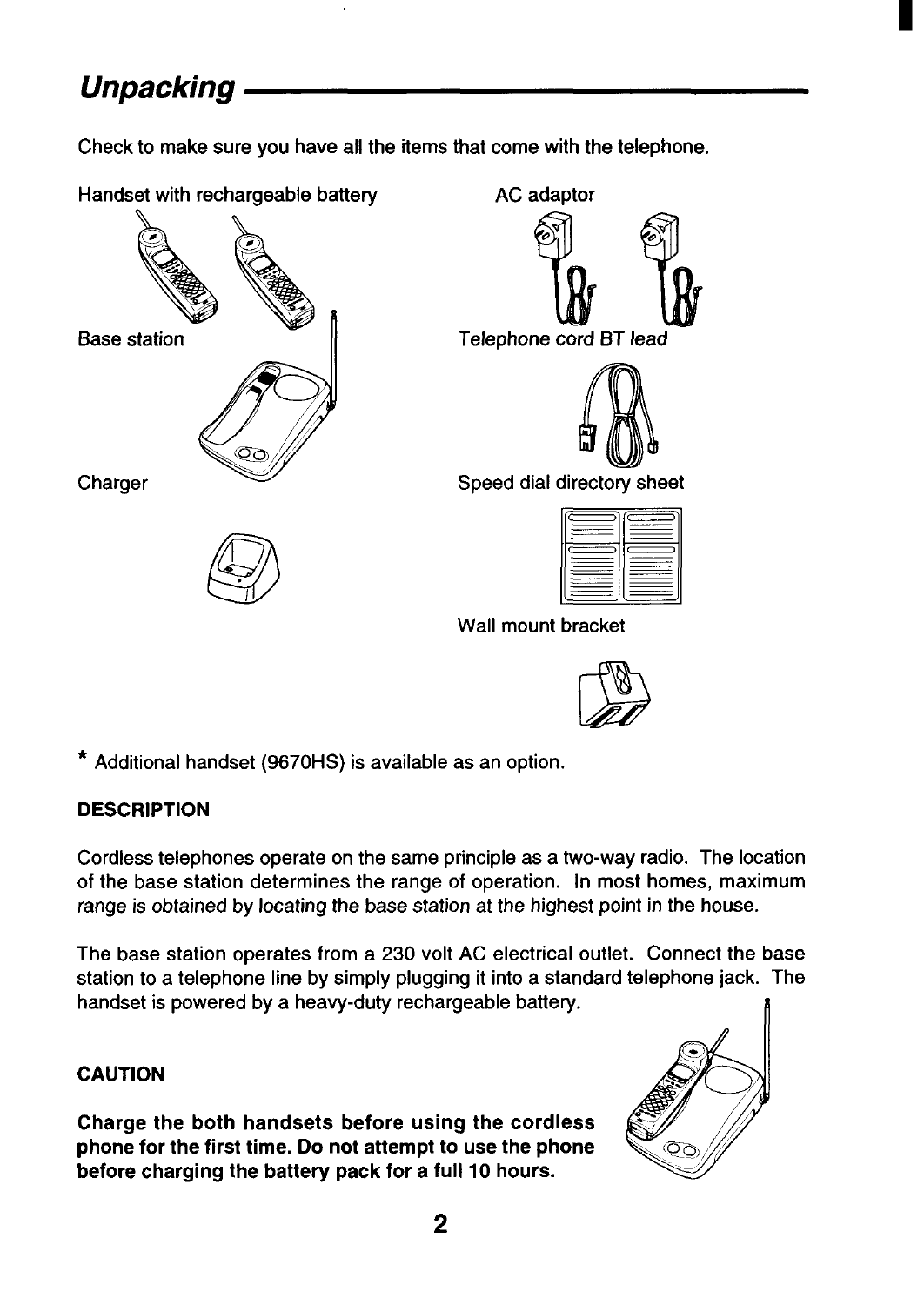# <span id="page-3-0"></span>Names of controls.

# **BASE STATION**

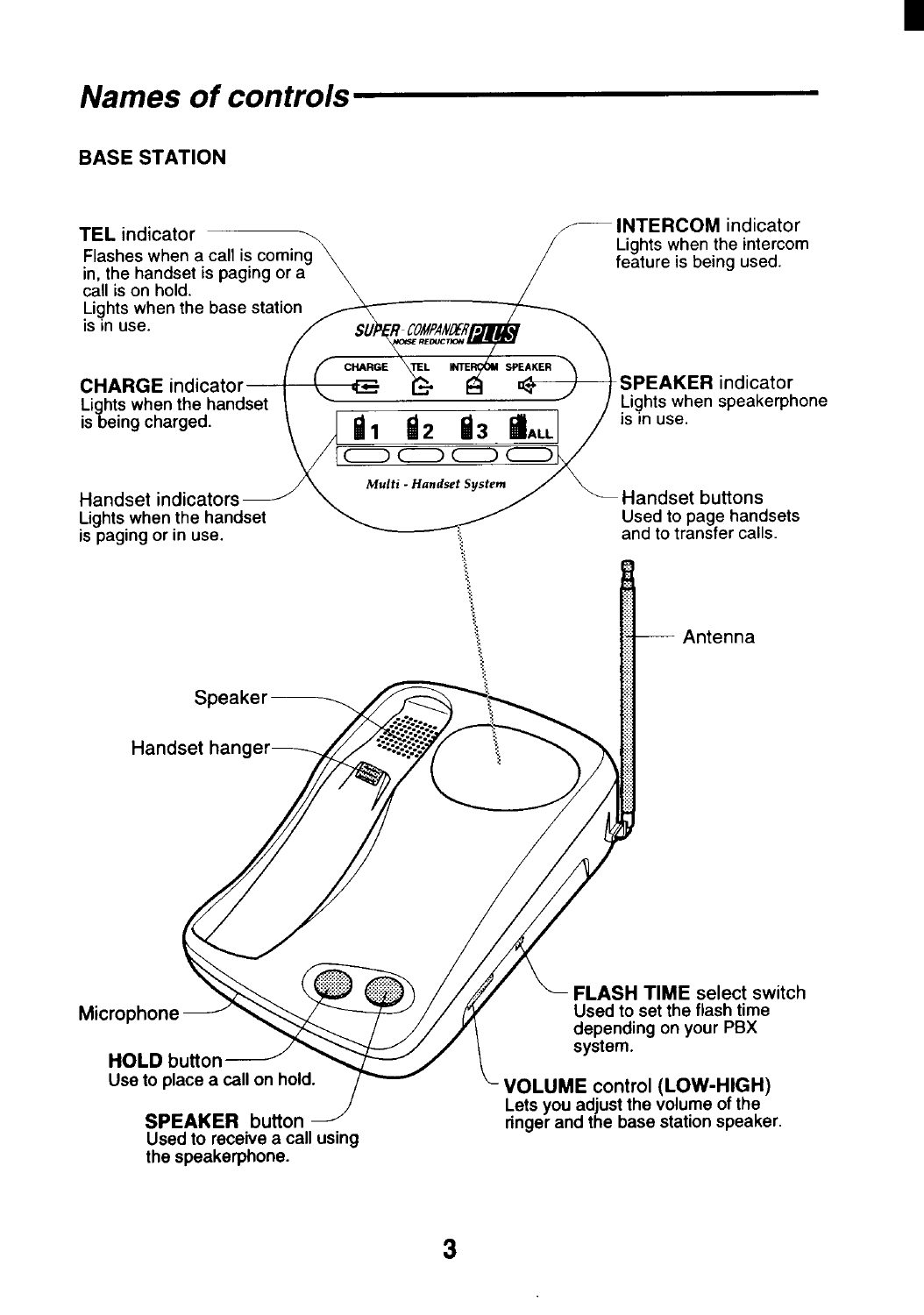# Names of controls.

### **HANDSET**

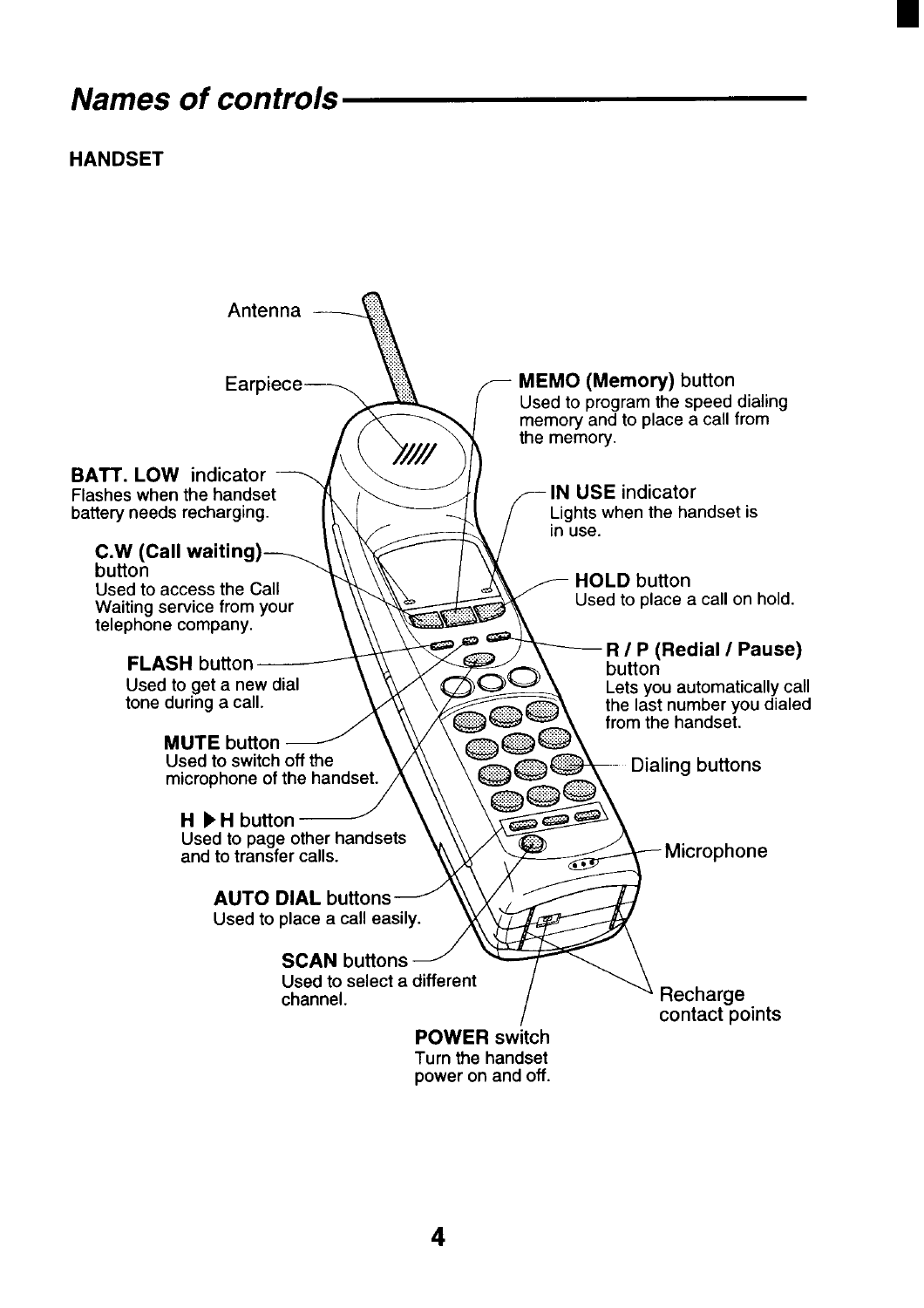# **Names of controls**

### **HANDSET**



#### **CHARGER**

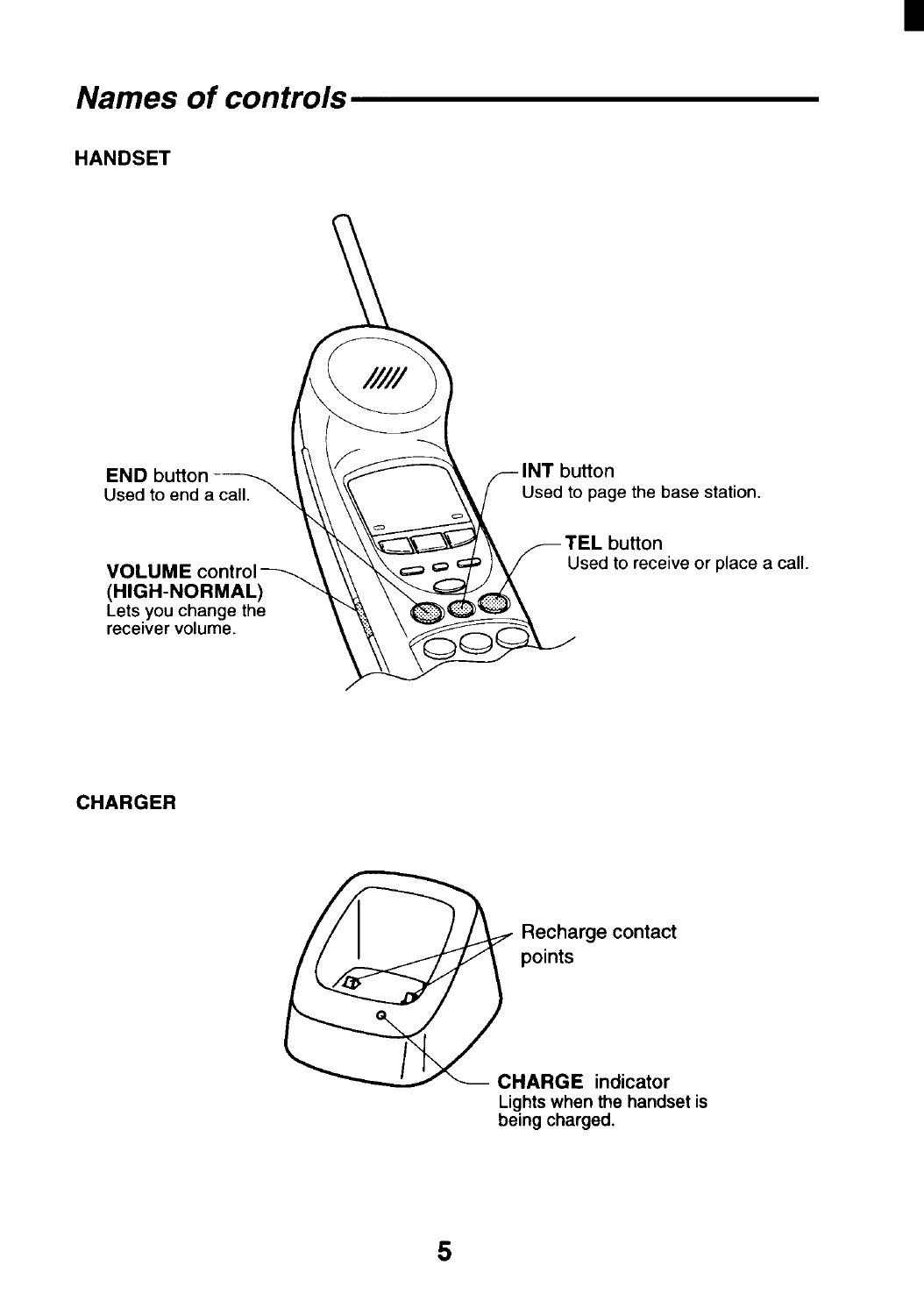# <span id="page-6-0"></span>**Installation**

# **LOCATION**

**Avoid places near electrical equipment such as refrigerators, computers, TVs or fluorescent lamps. These may cause interference or reduce the operating range of the cordless telephone.**

### **CONNECTIONS**



- 1 **Insert the small plug of the AC adaptor into the DC 12V jack at the back of the base station, and the other small plug of the AC adaptor into the jack at the back of the charger.**
- **2 Plug the AC adaptor into an AC 230V wall outlet.**
- **3 Insert one plug of the telephone cord into a wall telephone jack and the other into the TEL LINE jack on the base station.**
- **4 Store the telephone cord by winding it around the cord holder on the back of the base station.**
- **5 Extend the base station antenna full-length.**

#### **4-Prong Jack**

**If you have a 4-prong jack, use a module 4-prong adaptor (not supplied).**

#### **Direct Wire Connection**

**If your current phone is wired directly into the wall, have the phone company install a wall phone jack.**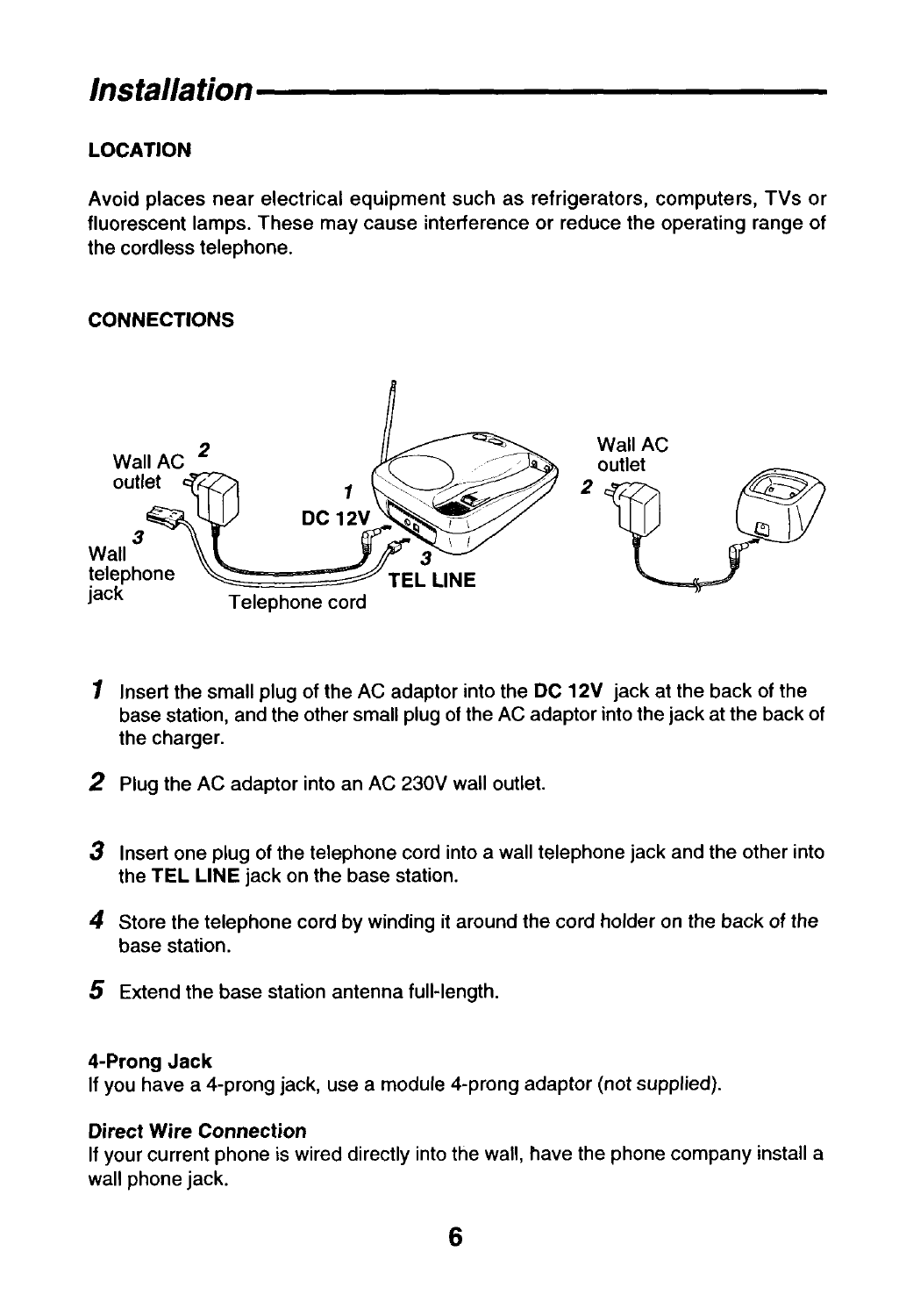### <span id="page-7-0"></span>**IMPORTANT**

Charge the handset before using the cordless phone for the first time. Do not attempt to use the handset before charging it for a full 10 hours.

1 Place the handset on the base station or the charger and charge it for 10 hours.

### **Bidirectional handset**

The handset can be placed with the keypad facing up or down.

2 Remove the handset from the base station or the charger.



3 Set the POWER switch to ON.

**The BAIT. LOW indicator will flash when the handset needs recharging. Simply place the handset in the base station cradle or the charger and charge it for 10 hours. It is not necessary to turn the POWER switch off after initial charging.**

### **Note**

- **The handset battery can be recharged and reused many times.**
- **Repeated recharging for a shorter period may reduce the battery time.**
- **If the handset battery fails (the BAIT. LOW indicator flashes) even after being charged for 10 hours, replace it with a new Sanyo cordless telephone battery, type 3N-270AA (See page 20).**

#### **I** *B M M M M M M M M M M M M M* **AITENTION**

### **Securitv Code Setting**

**Your cordless telephone is shipped from the factory as a matched pair (handset and base station). Before using the phone check'that the serial number of the handset and base station are the same.**

**If the serial numbers of the handset and base station do not match or if your handset does not work with your base station please refer to this Instruction Manual page 22 for details of the Security Code setting before calling for service.**

**The Security Code must be set to match the handset to the base station for correct operation.**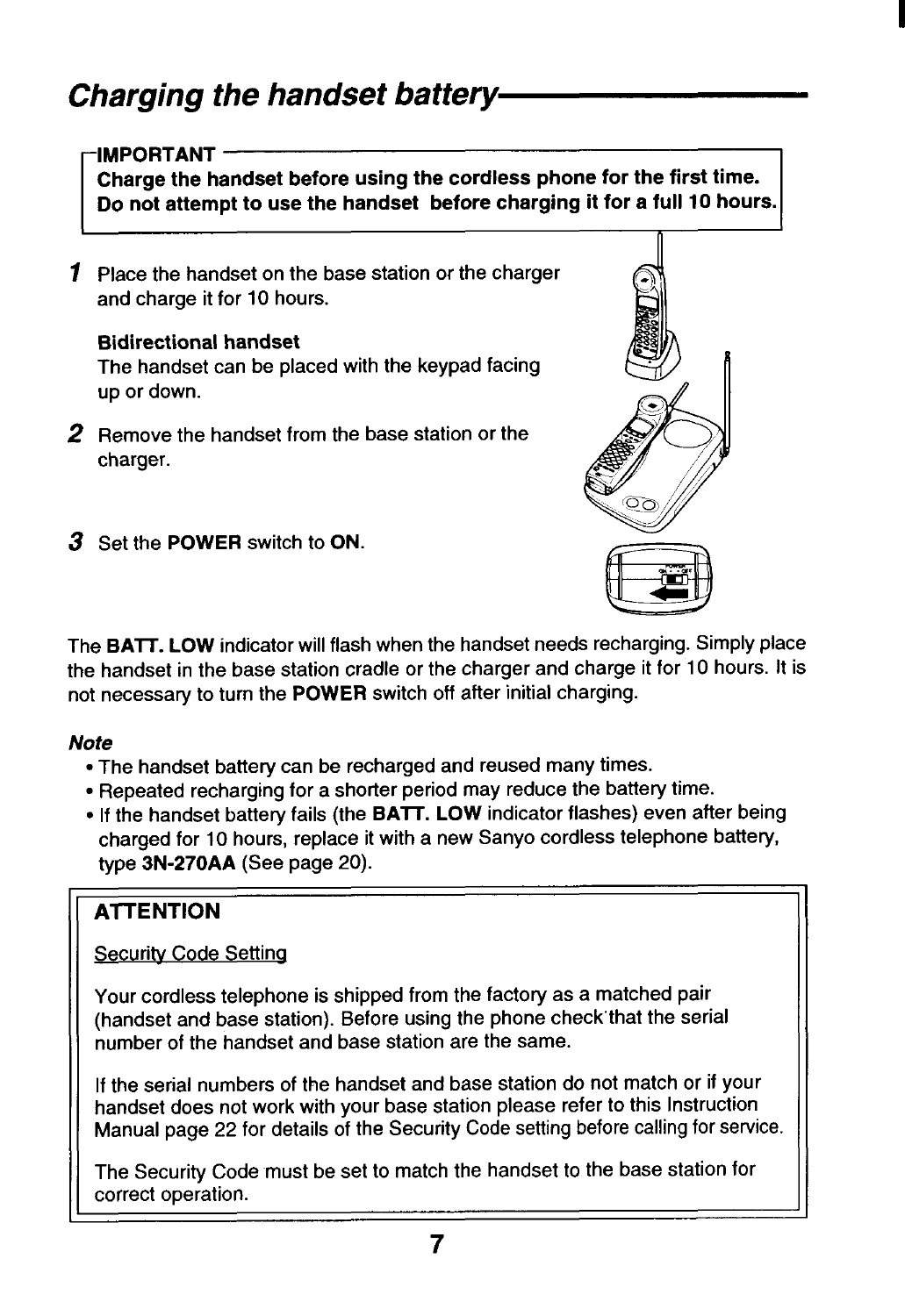# <span id="page-8-0"></span>**Placing a call**

### **USING THE HANDSET**

**Make sure the handset POWER switch is ON.**

- **~ Listen for a dial tone by lifting the handset from the ';= TEL button base** station or the charger, or by pressing  $(TEL)$ .  $|{}^{000}_{000}|$  Dialing button **The <b>IN** USE indicator lights.
- **z Dial the number.**
- **3** Press (END) to hang up. **(or return the handset to the base station or the charger.)**

#### **To adjust the volume**

**Use the VOLUME control (HIGH-NORMAL) on the side of the handset.**

#### **OUT-OF-RANGE ALARM**

**A warning beep sounds if you take the handset too far away from the base station while it is in use. You must return to operating area within 30 seconds to prevent the telephone from hanging up automatically.**

**n**

**Q EN. button**

**c)m**

**B**

**~**

#### **MULTICHANNEL ACCESS**

**This cordless telephone lets you select a channel from 5 frequencies available to transmit signals between the base station and handset. If you notice interference during a call, simply select a different channel by pressing the SCAN button on the handset.**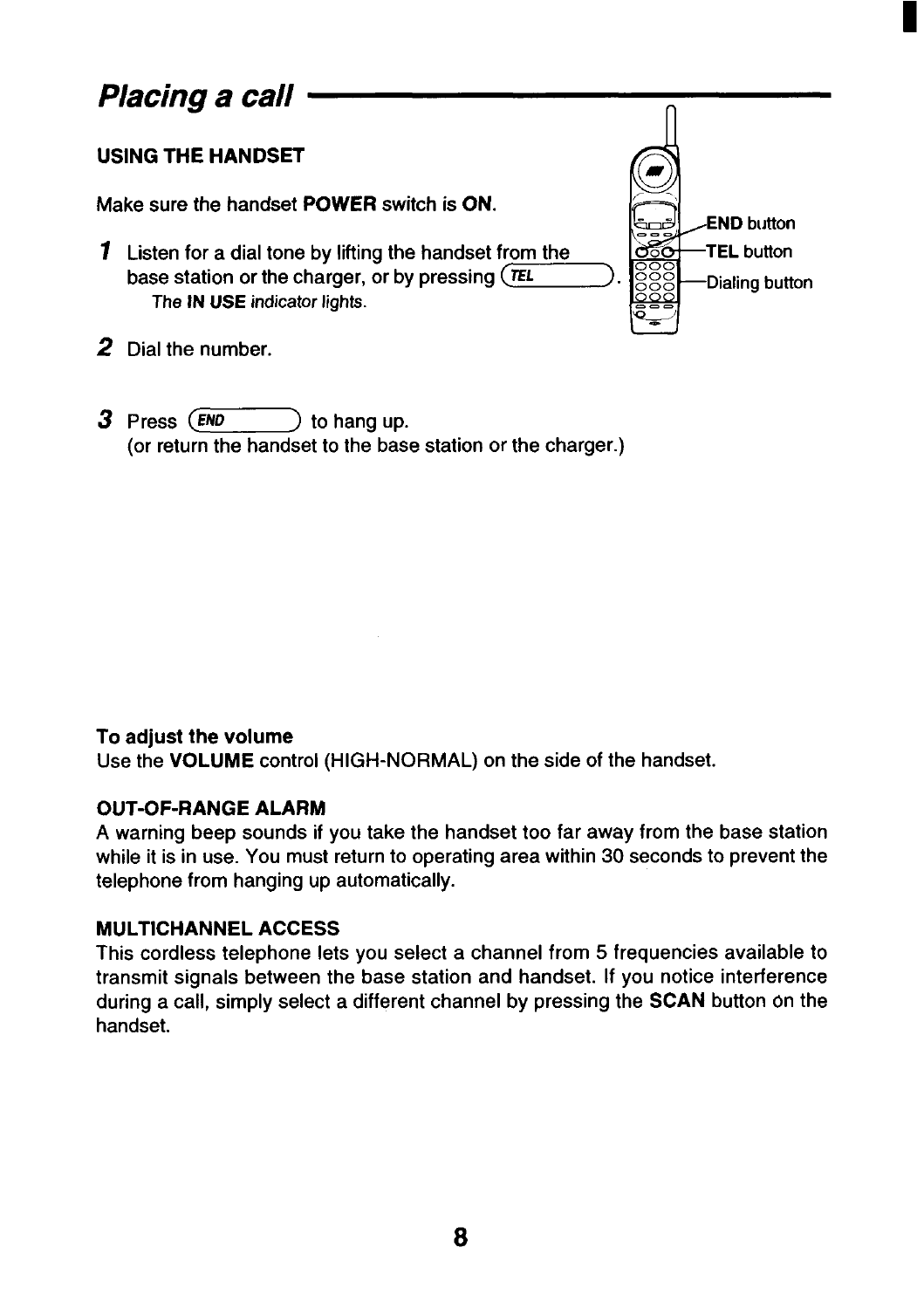# <span id="page-9-0"></span>**Answering a call**

# **ANSWERING WITH THE HANDSET**

**Make sure the handset POWER switch is ON. m!**

- **1** When a call comes in, the handset rings.  $\frac{1}{200}$  TEL button **The IN USE indicatorand the dialingkeypadflash.**
- **2 Answer the call by lifting the handset from the base station** or the charger, or by pressing  $(\overline{TEL})$  or **any button.**
- 3 Press (END **Press** *(E~]* **to hang up, or place the handset in the base station cradle or the charger.**



### **Dial light**

**The dialing keypad of the handset flashes when an incoming call is ringing, and lights up for 10 seconds when (~> is pressed or the handset is lifted from the base station or the charger. Press a dialing button anytime to light it up again for 10 seconds.**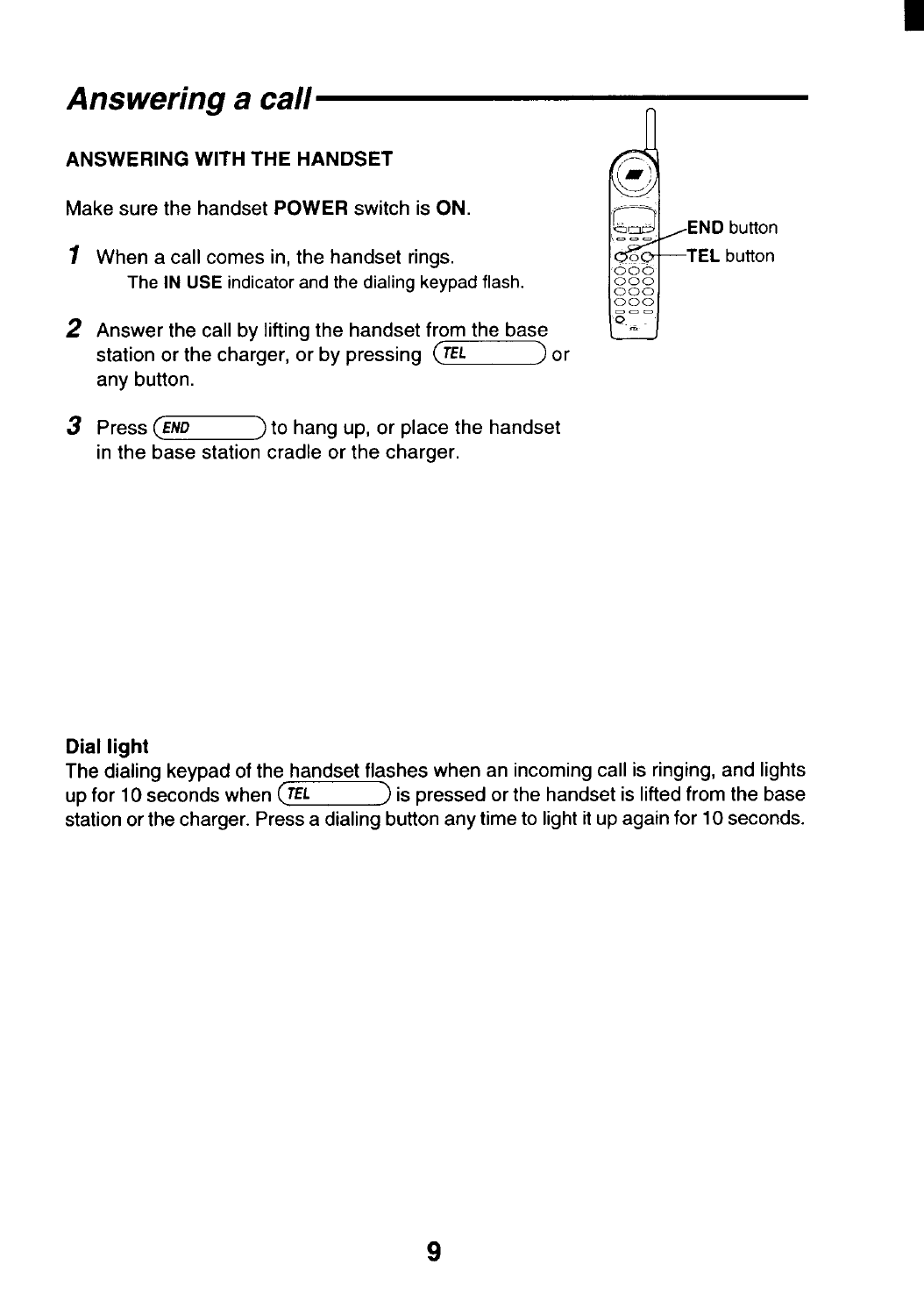# <span id="page-10-0"></span>**Using the speakerphone**

**The CLT-9670 has a speakerphone which allow you to answer on the base station. A speakerphone let you have a handsfree phone conversation--no need to use the handset.**



#### **To answer a call at the base station:**

- **1** Press  $\overline{SPEAKER}$  to answer a call. **The SPEAKER** indicator lights.
- *z* **Press**  $(FFAKER)$  again to hang up.

#### **To adjust the speaker volume:**

**Adjust the VOLUME control left (low) or right (louder). This will also change the ringer volume level.**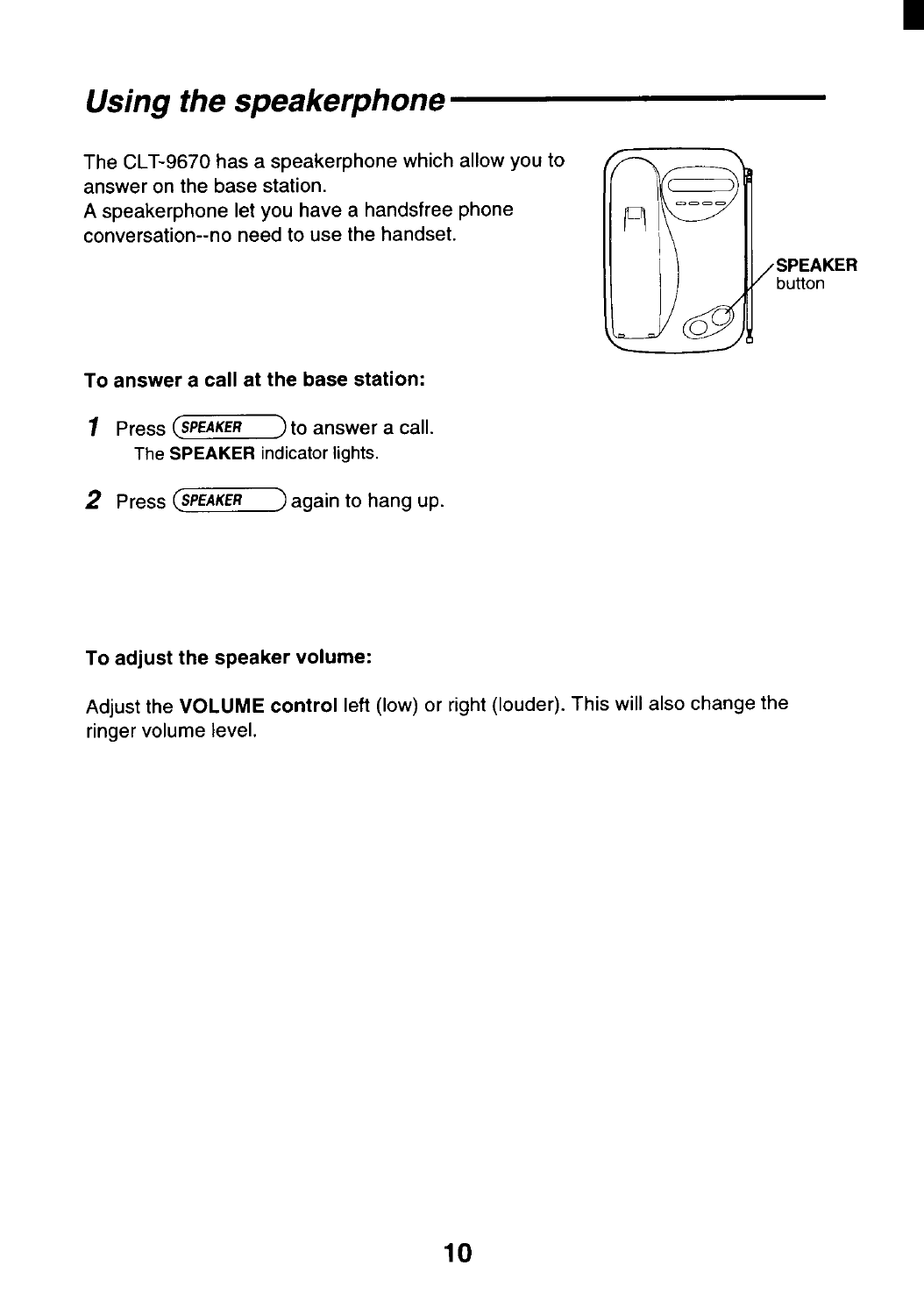# <span id="page-11-0"></span>**Hold**

**When a call is on hold, you and your caller can not hear each other.**



### **HANDSET**

#### **BASE STATION**

**1 Press**  $(HOLD)$  **to place a** call on **1 Press**  $(HOLD)$  **to place a** call on **hold. hold.**

- $(\overline{TEL})$  to return to the call.
- 

**The IN USE indicatorflashes. The SPEAKER indicatorflashes.**

**2 Press (\*OLD**) **again or 2 Press (\*DLD**) **again or** *(\****<b>FFI**) **to return** to the call.

**While a call is on hold, notifying tone (a short beep) will be heard every 3 seconds from the handset or the base station.**

**You can replace the handset on the base station or the char er while a call is on hold.** To return to the call, press  $\overline{\text{SPEAKER}}$  or  $\overline{\text{HOLD}}$  on the base station, **or simply lift the handset.**

**If a call is on hold for more than 5 minutes, the telephone automatically disconnects from the line.**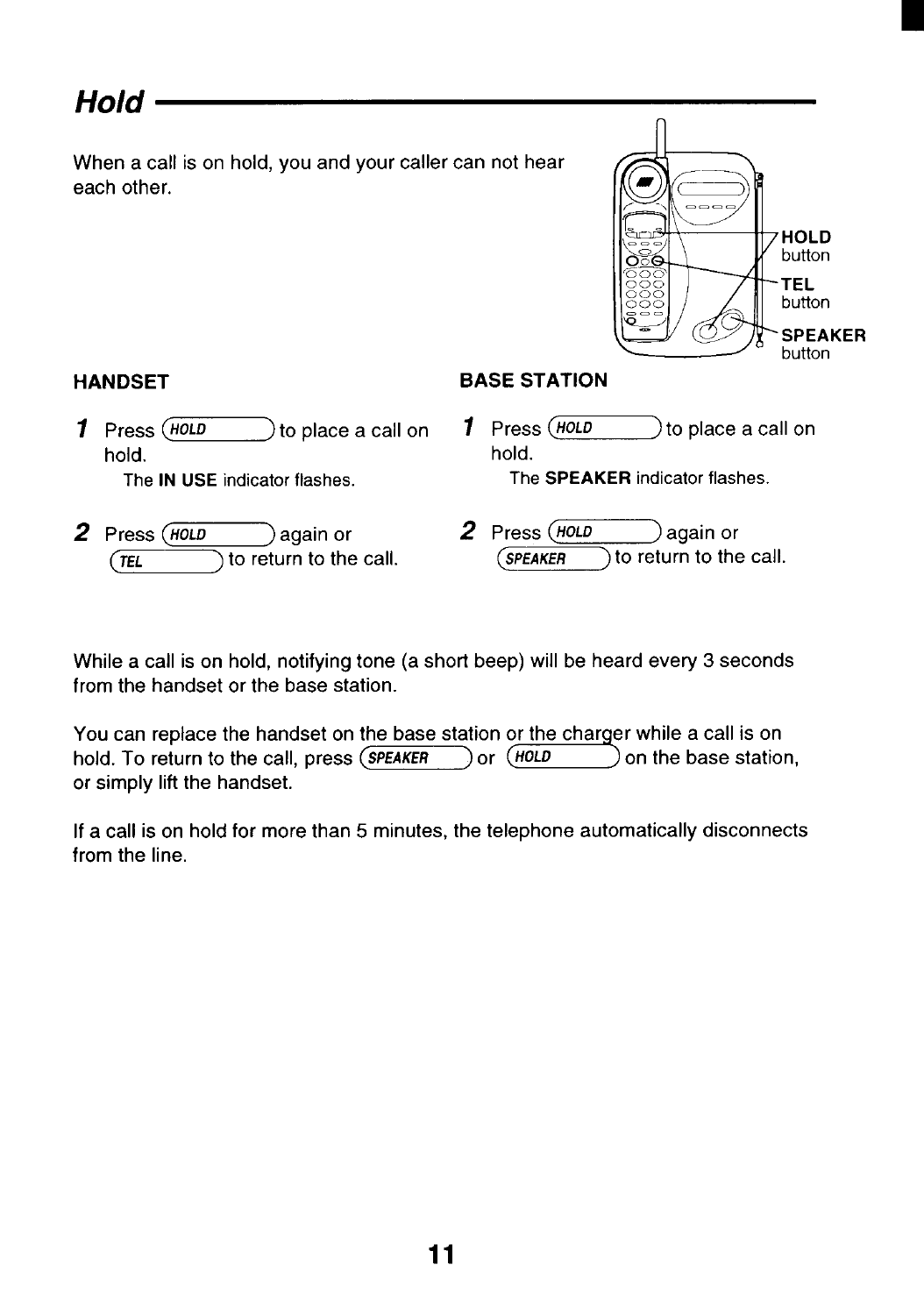# <span id="page-12-0"></span>**Redial**

**You can automatically redial the last number called ( after getting a busy signal, for example. ) This CLT-9670 can redial a number of up to 32 digits. ' "**



**1** Press  $(\overline{rel})$  to get a new dial tone.

 $2$  **Press**  $(R/P)$ The last number called from the handset is automatically dialed out.

#### **Mute The MUTE button switches off the microphone of the d handset. You can hear your caller, but your caller can't om hear You. . . <m 1** Press and hold  $(W^T E \t)$  to mute the **microphone. IT, AUTE** button יפ ە ب ب ات .-.  $\mathbf{v}_-$

2 Release (MUTE **Release (~] to return to the call.**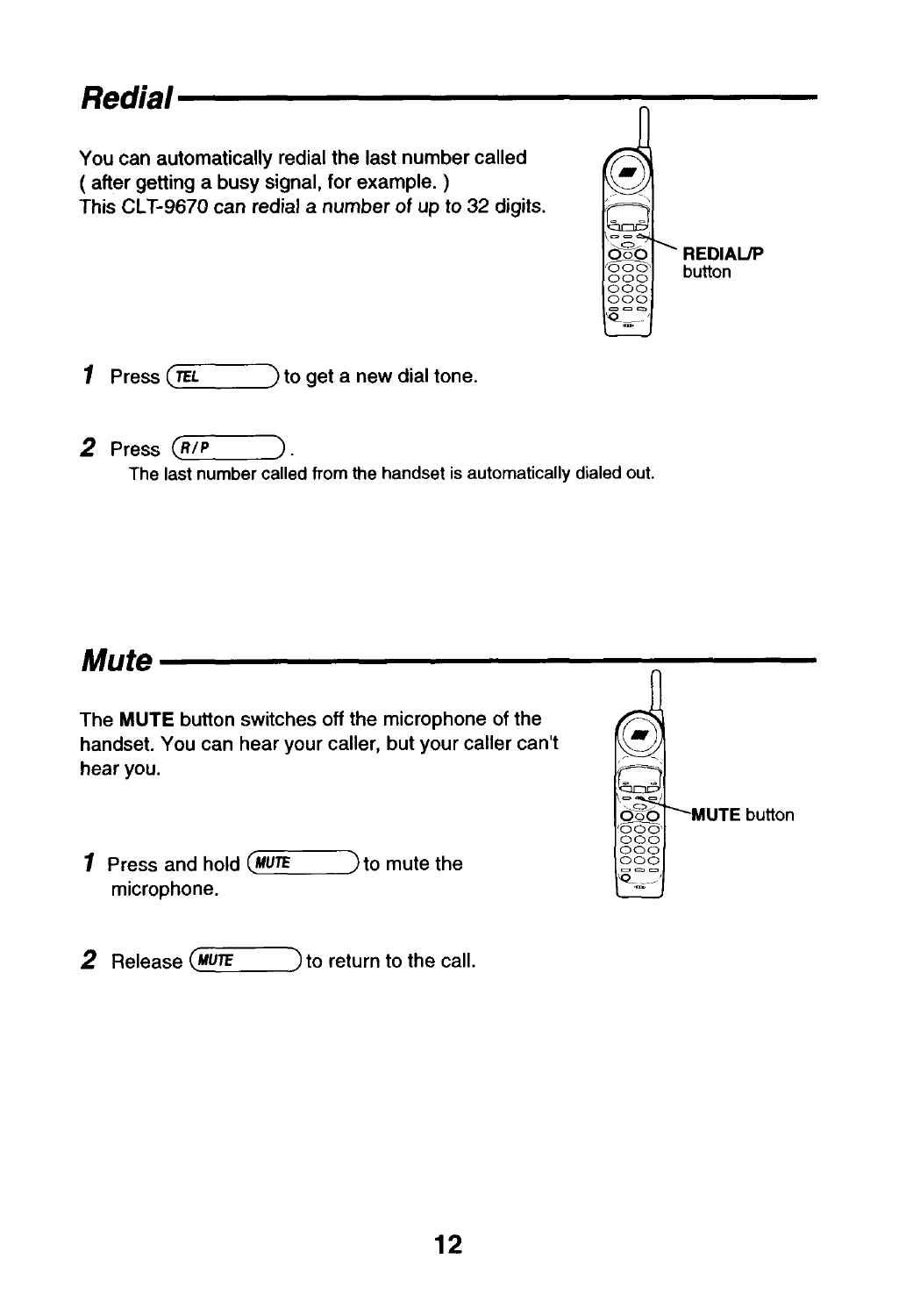# <span id="page-13-0"></span>**Auto dial**

**If you store the regularly called numbers, you can call that number only pressing the button ( AUTO 1- 3). Stored phone numbers can have a maximum of 32 digits including pauses.**



#### **To store a number:**

**(Make sure the handsetis in standbymode).**

- 1 Press (MEMO
- **z Dial the number you want to store.**
- 3 Press (MEMO
- **d Press an AUTO button ( 1- 3). You hear a beep. The numberis nowstored.**

#### **Note**

**To insert a 4-second pause between** *two digits in a stored number (after 9 or O to* **9et an** outside line in a PBX system, for example), press  $\overline{(R/P)}$ 

#### **To call a number stored in the memory**

1 **Pick up the handset from the base station or press (~>.**

**2 Press an AUTO button ( 1- 3). The number is dialed out automatically.**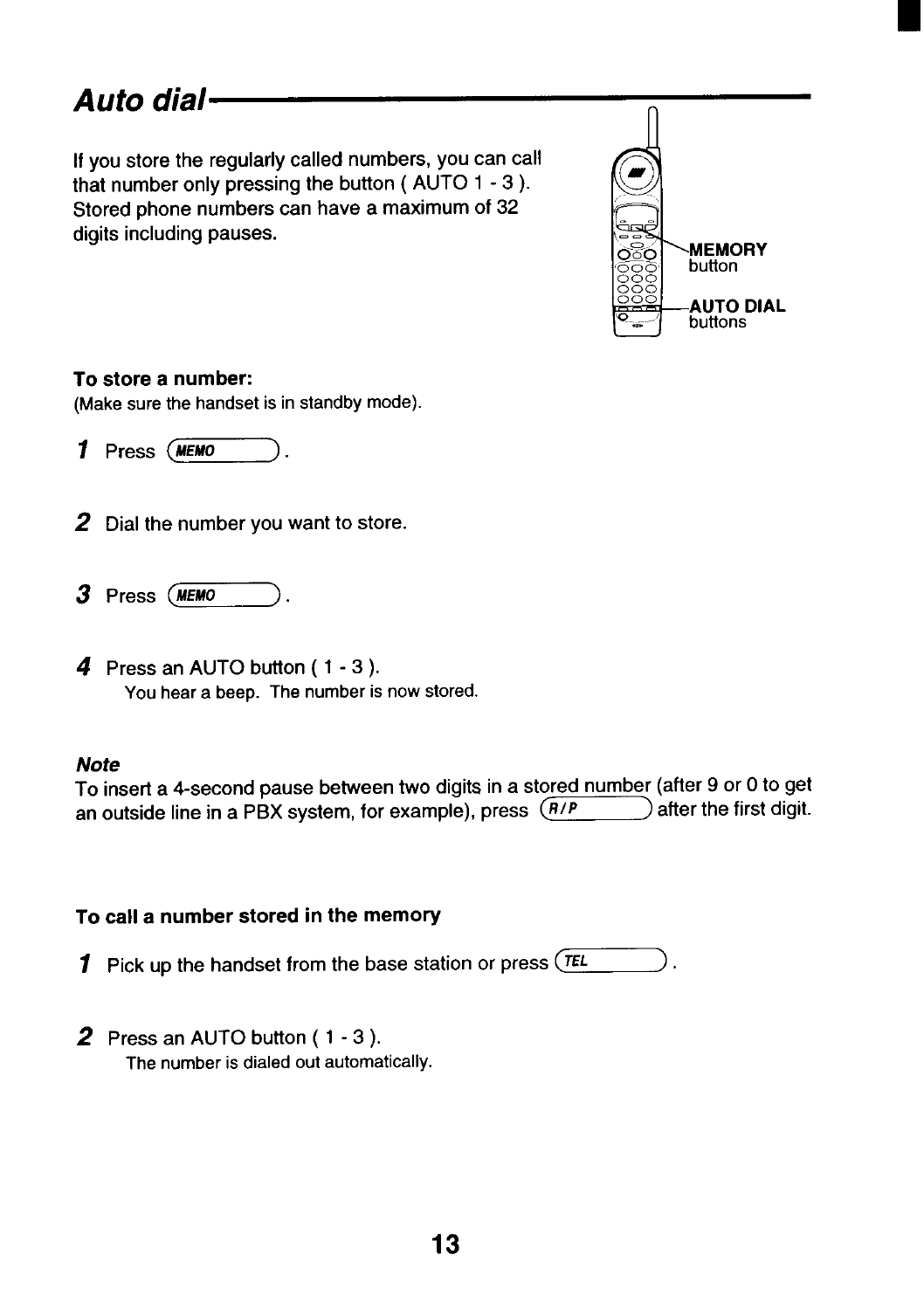# <span id="page-14-0"></span>**Speed dial**

**The speed dial memory can store up to 10 numbers ( 0-9 ) in each handset.**

 $\frac{1}{2}$  **Stored** phone numbers can have a maximum of 32 **digits including pauses.**



#### **To store a number:**

**(Make sure the handsetis instandbymode).**

- $\bm{J}$  Press (*ME*
- **2 Dial the number you want to store.**
- $3$  Press (*MEM*
- **4 Press a number button to assign a location number ( 0-9 ). You hear a beep. The number i; now stored.**

#### **Note**

**To inseri a 4-second pause between two digits in a stored number (after 9 or Oto get an outside** line in a PBX system, for example), press  $(R/P)$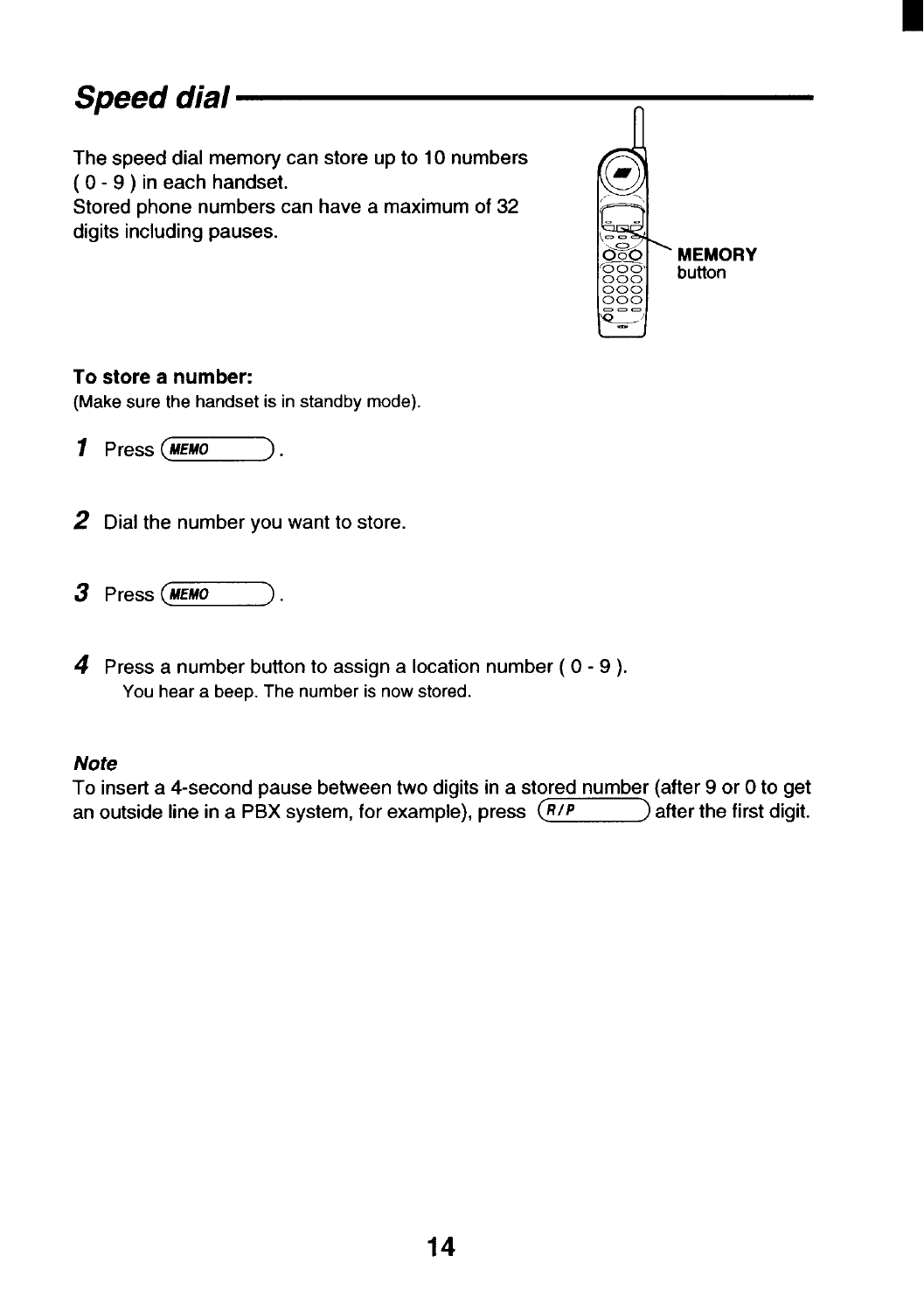# **Speed dial**

### **To call a number stored in the memory**

- $1$  **Press**  $TEL$
- 2 Press (MEMORY
- **s Press the location number ( 0-9 ) assigned in the handset. The numberis dialedout automatically.**

### **To delete a number from the handset speed dial memory:**

- **1 Press (~).**
- 2 **Press** (MEMORY ) again.
- **3 Enter the location number ( 0-9 ) You hear a beep. The number is now erased.**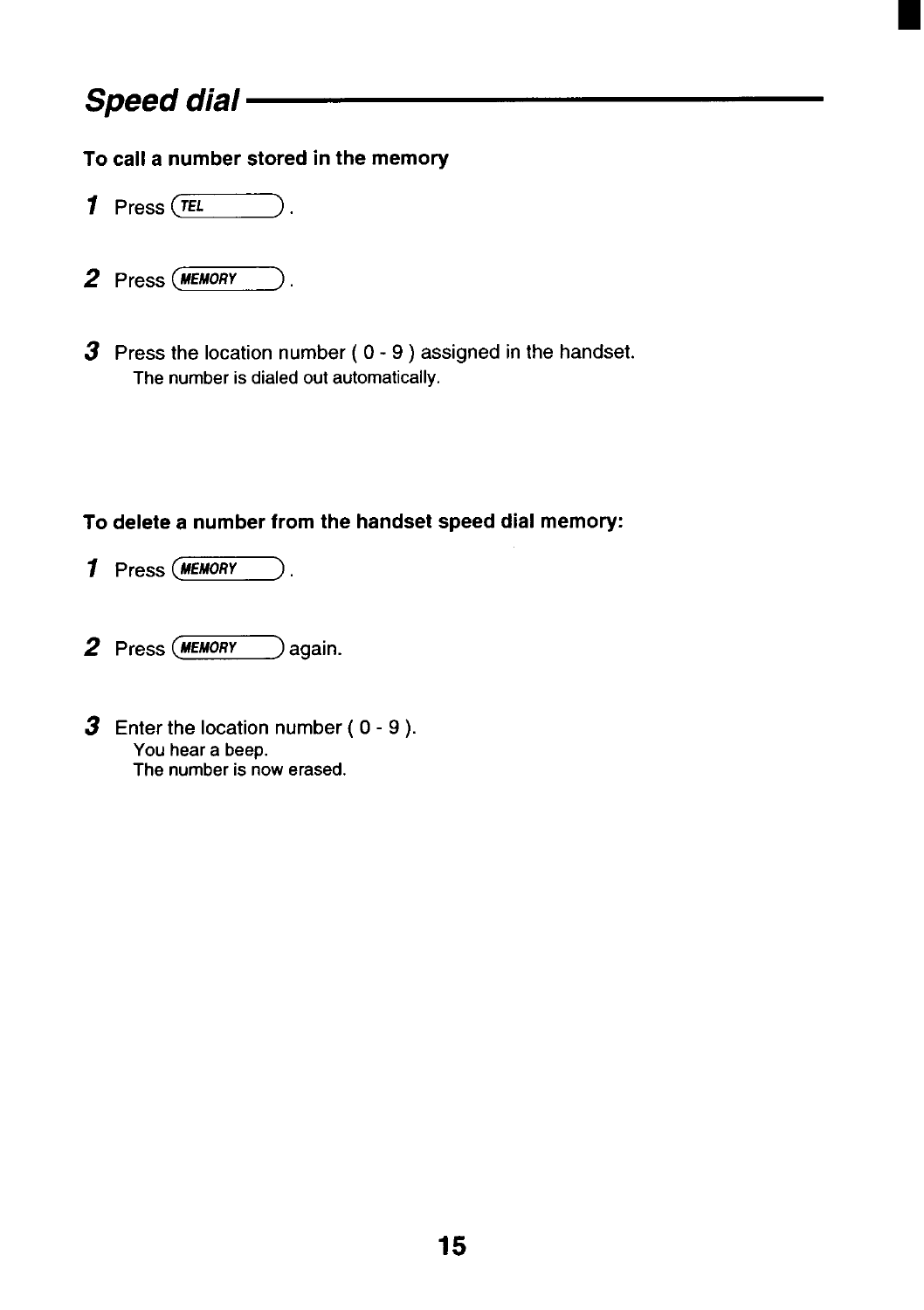# <span id="page-16-0"></span>**Intercom**

**You can use the CLT-9670 as a 2-way intercom between the handset and the base station.**



### **FROM BASE STATION TO HANDSET**

**1 Base station:**

**Press the handset 1 ( 2-3- ALL) button to page handset. The INTERCOM indicatorflashesand handset 1 indicatorlights.**

**2 Handset:**

**Press**  $\overline{(\text{INT})}$  and begin talking. **The IN USE** indicator lights.

**3 Handset:**

**Press**  $(FND)$  **to turn** off **intercom.** 

**If the handset does not answer within 5 minutes, the base station automatically returns to the standby mode.**

# **FROM HANDSET TO BASE STATION**

- **I Handset 1: Press**  $\overline{(\text{NT} + \text{ny})}$  to page the base station. **The IN USE indicator flashes.**
- **z Base station:**

**A beep sound,and the INTERCOM and handset 1 indicatorlight. The base station user can begin talking.**

**3** Handset 1:<br>Press (END

**PreSS** *[E~)* **to turn off intercom.**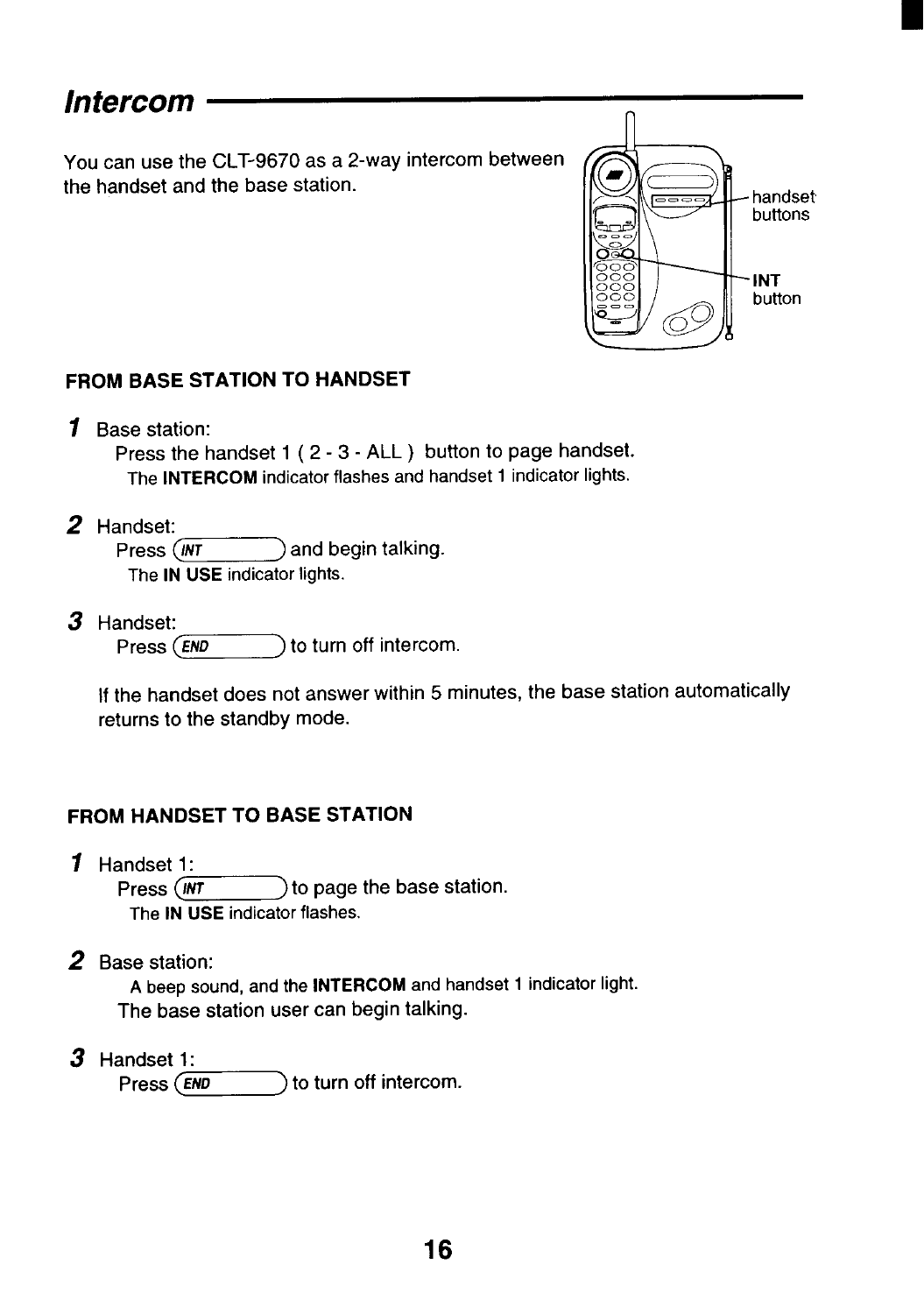# <span id="page-17-0"></span>**Transferring a call**

**A call can be transferred between the handset and the base station, or between handsets.**



# **FROM BASE STATION TO HANDSET**

**1 Base station:**

**Press the handset 1 ( 2-3- ALL ) button to alert the handset user. The call is put on hold. The TEL and INTERCOM indicator flash ,and handset 1 indicator lights.**

**z Handset:**

**Press**  $\overline{(\text{INT})}$  to answer the base station. **The IN USE indicator lights.**

**a Handset:**

 $\mathsf{Press}$   $\overline{\mathsf{TEL}}$  **to** talk to the caller.

**Base station automatically switches to standby mode.**

If the handset does not answer, press  $\overline{\text{SPEAKER}}$  to talk to the caller again.

# **FROM HANDSET TO BASE STATION**

**1 Handset:**

**Press (~) to page the base station. The call is put on hold.**

**z Base station:**

**A beep sounds, and the TEL and INTERCOM indicator flash. The handset 1 indicator lights. The base station user can answer the handset.**

**a Base station:**

 $\sqrt{P}$  **Press**  $\left(\frac{SPEAKER}{P}\right)$  to talk to the caller.

**Handset automatically turns off intercom mode. If the base station does not answer, press (~) to talk to the caller again.**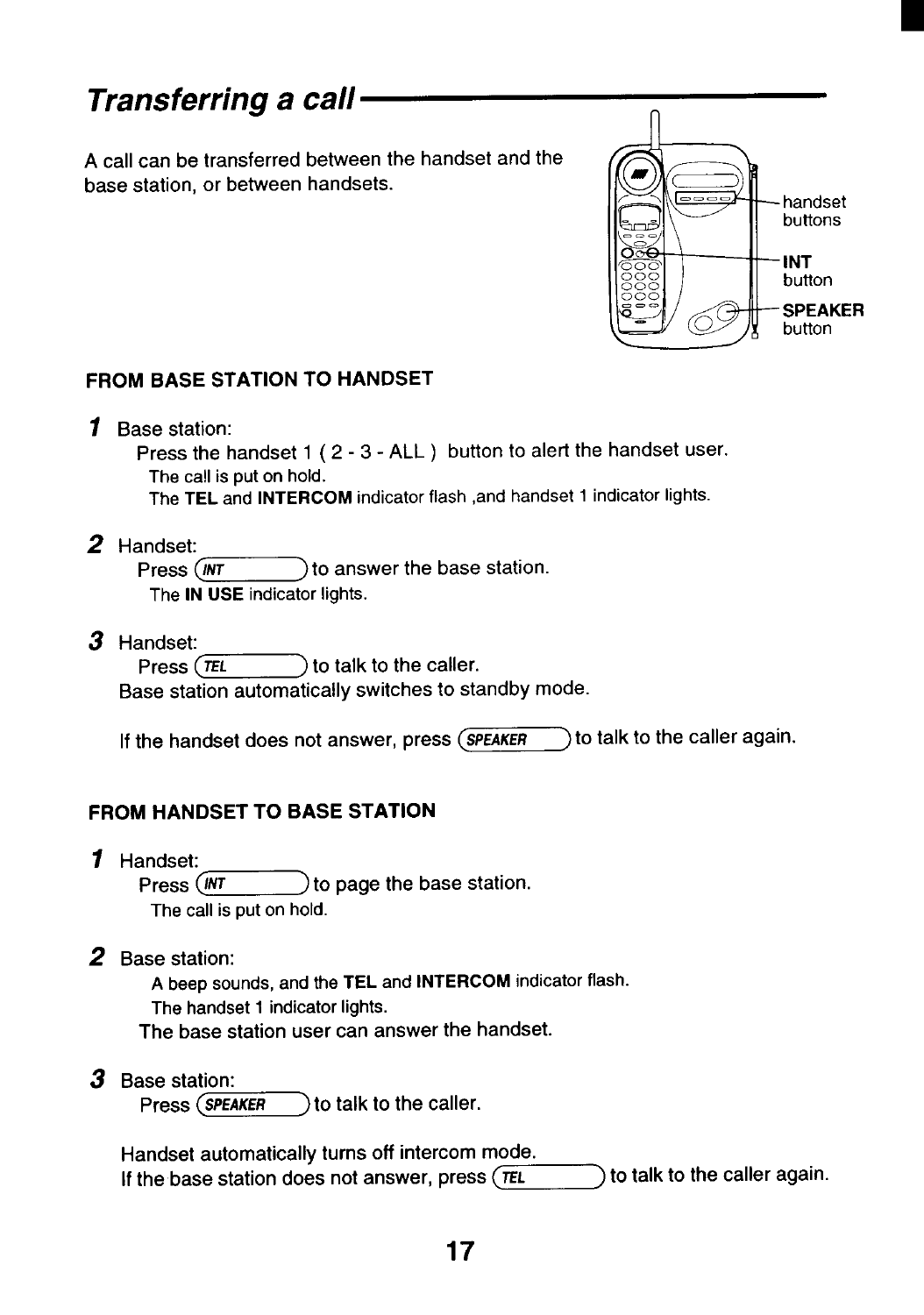# **Transferring a call**



#### **BETWEEN HANDSETS**

**(Ex. Handset 1 answers a call, and transfers to handset 2).**

**7 Handset 1:**  $\rightarrow$  **and 'dialing button**  $\widehat{Z}$  **to page** the **handset** 2. **The call is puton hold. Both handsets beep.**

*z* **Handset 2:**<br>**Press** *TEL* 

**Press (~) to talk to the caller.**

**Handset 1 automatically switches to standby mode.** If the base station does not answer, press  $(TEL)$  to talk to the caller again.

**If handset 2 does not answer for 5 minutes, handset 1 automatically stopped paging.** Press  $(TEL)$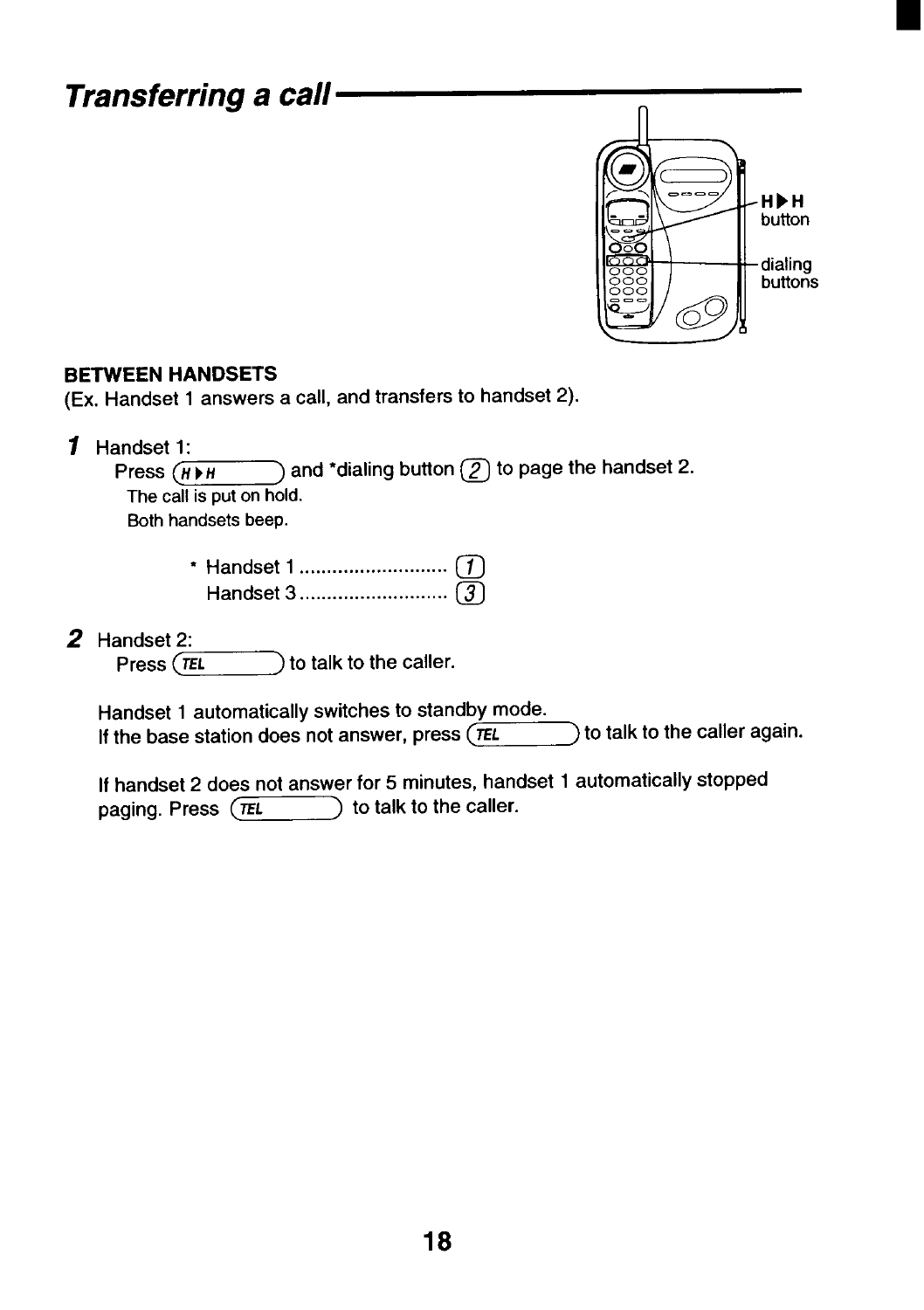# <span id="page-19-0"></span>**Flash button**

**The FLASH button may be used to get a new dial tone without pressing the END button or replacing the handset in the base station cradle.**

### **FLASH TIME**

**Set the FLASH TIME switch on the base station depending on your PBX system ( 10Oms, 350ms or 600 ms ).**

# **Call Waiting button**

**Call Waiting service must be subscribed from your telephone company or PBX system.**

**If you subscribe to Call Waiting...**

**1 When a call comes in while you are on the phone, you hear a soft beep.**

 $2$  **Press**  $\overline{c}$ .

**The first caller is put on hold and you can answer the second caller.**

**3** Press  $\overline{(c \cdot w)}$  again to talk to the first caller. The second caller is now put on hold.





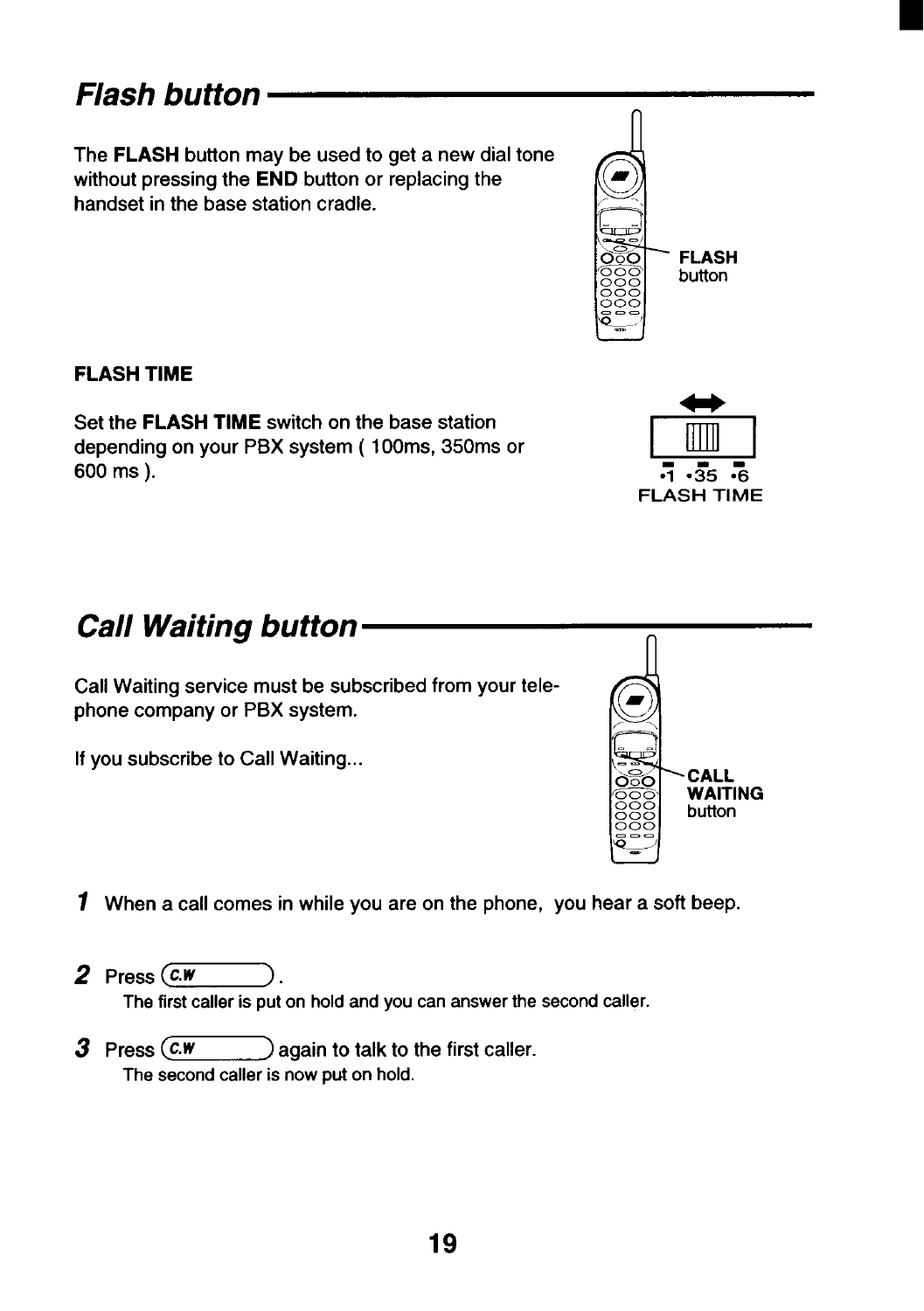# 20

# <span id="page-20-0"></span>**Replacing the handset battery**

- 1 **Set the POWER switch of the handset to OFF.**
- **2 Slide the lid off the battery compartment.**
- **3 Unplug the battery cord, and remove the old battery.**
- **4 Plug in the cord of the new battery and place it in the compartment.**
- **5 Replace the lid by sliding it up over the pack until it is firmly in place.**
- **6 Set the POWER switch back to ON.**
- **7 Charge the new battery for 10 hours before use.**

**Replacement battery part number SANYO 3N-270AA**

**CAUTION Use of wrong battery types may cause serious damage or malfunctions. The warranty could be invalidated.**

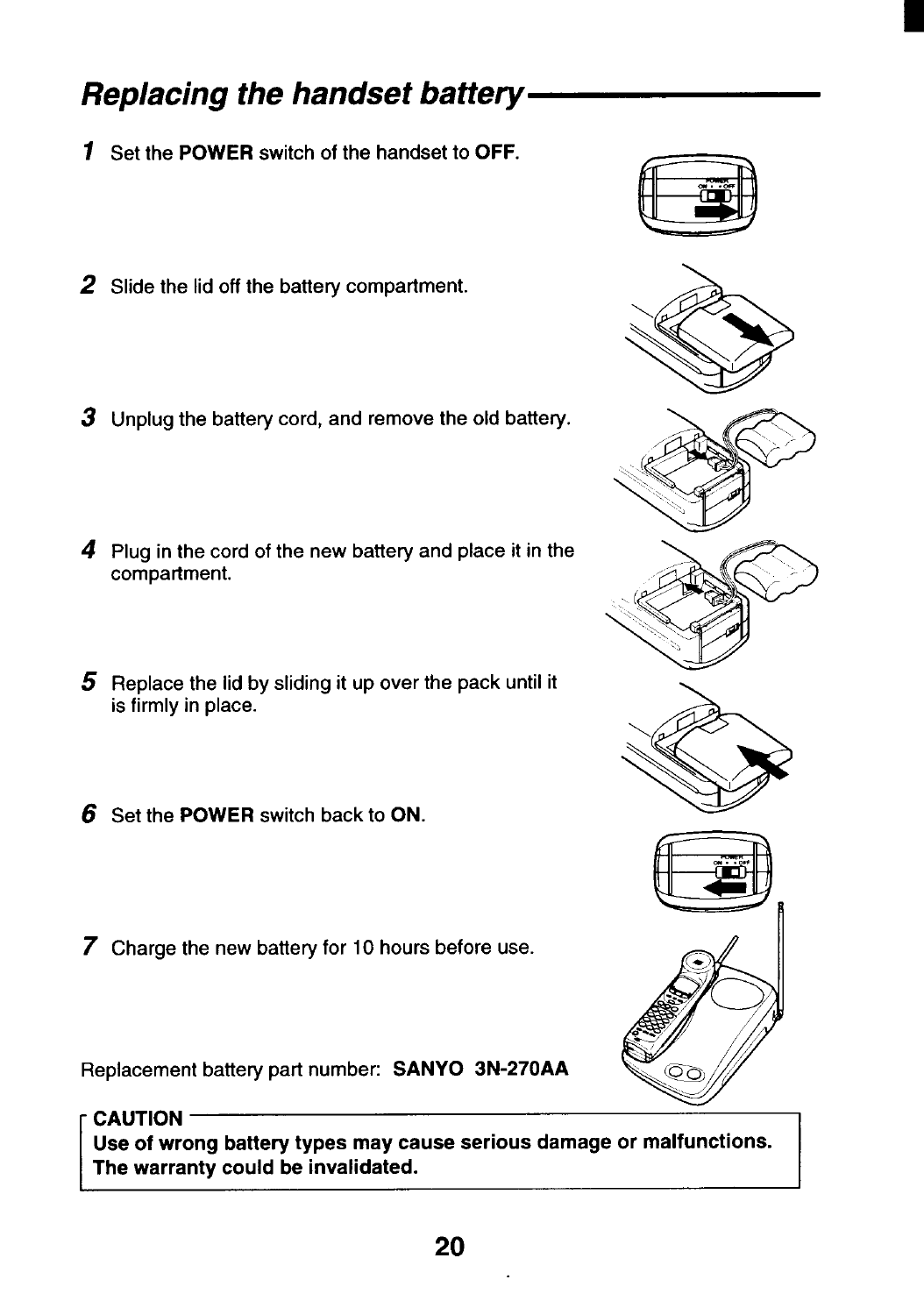# <span id="page-21-0"></span>**Wall mounting**

# **To mount the base station on a wall:**

1 **Remove the handset hanger from the base station, turn it upside down and then reattach it.**

**z Insert the hooks of the wall mount bracket into the holes in the back of the base station. Then push them in the direction of arrow as shown.**

**3 Connect the cord to a wall phone plate (not supplied). Mount the base station on the wall phone plate and seat it securely.**

**4 Hang the handset on the base station with keypad facing front.**





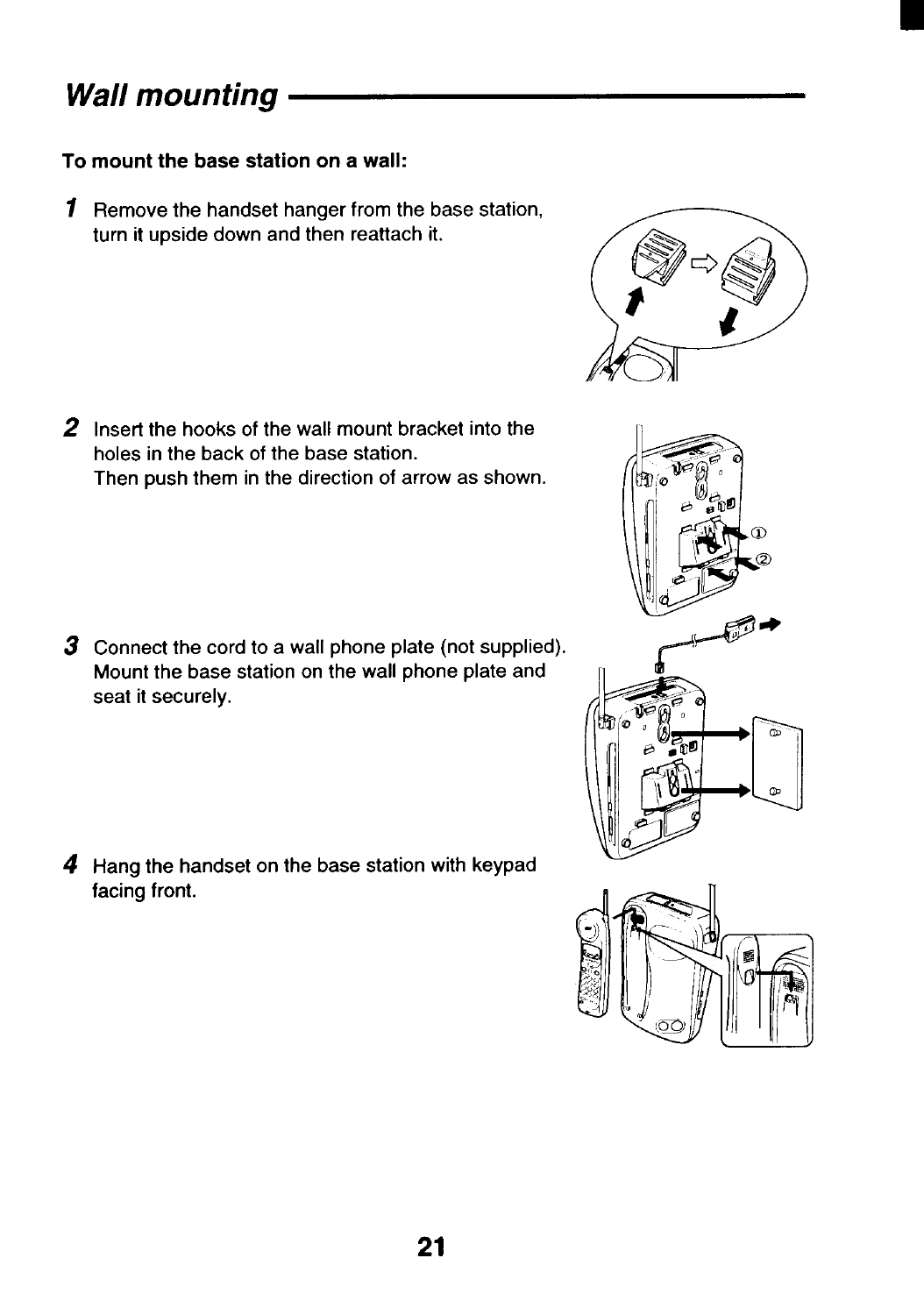# <span id="page-22-0"></span>**Security code**

**The security code system prevents other cordless phone users in your neighbourhood from interfering with the operation of your unit, by assigning a same code to both handset and base station. Since the security code of this telephone was selected from 1,000,000 different codes, it is virtually impossible to find any other cordless telephone having the same code as yours. However, if you wish to set your own security code, follow the steps below.**

- 1 **Disconnect the AC adaptor.**
- **2 Set the POWER switch of the handset to the OFF position.**
- **3 Press and hold the handset 1 button on the base station and reconnect the AC adaptor. Release the handset 1 button.**
- 4 While pressing (*END* **While pressing ~~] on the handset, set the POWER** switch to ON. Release (*END*)
- **5 Enter the desired 6-digit number (000,000 999,999) using the dialing buttons on the handset.**
- $6$  Press  $(TEL)$ **Press ~Kl ) on the handset. You hear long beeps from both handset and base station. Your personal security code is now set.**

**Steps 4-6 must be performed within 20 seconds. If not, five short beeps sound to indicate that you should start again from step 1.**





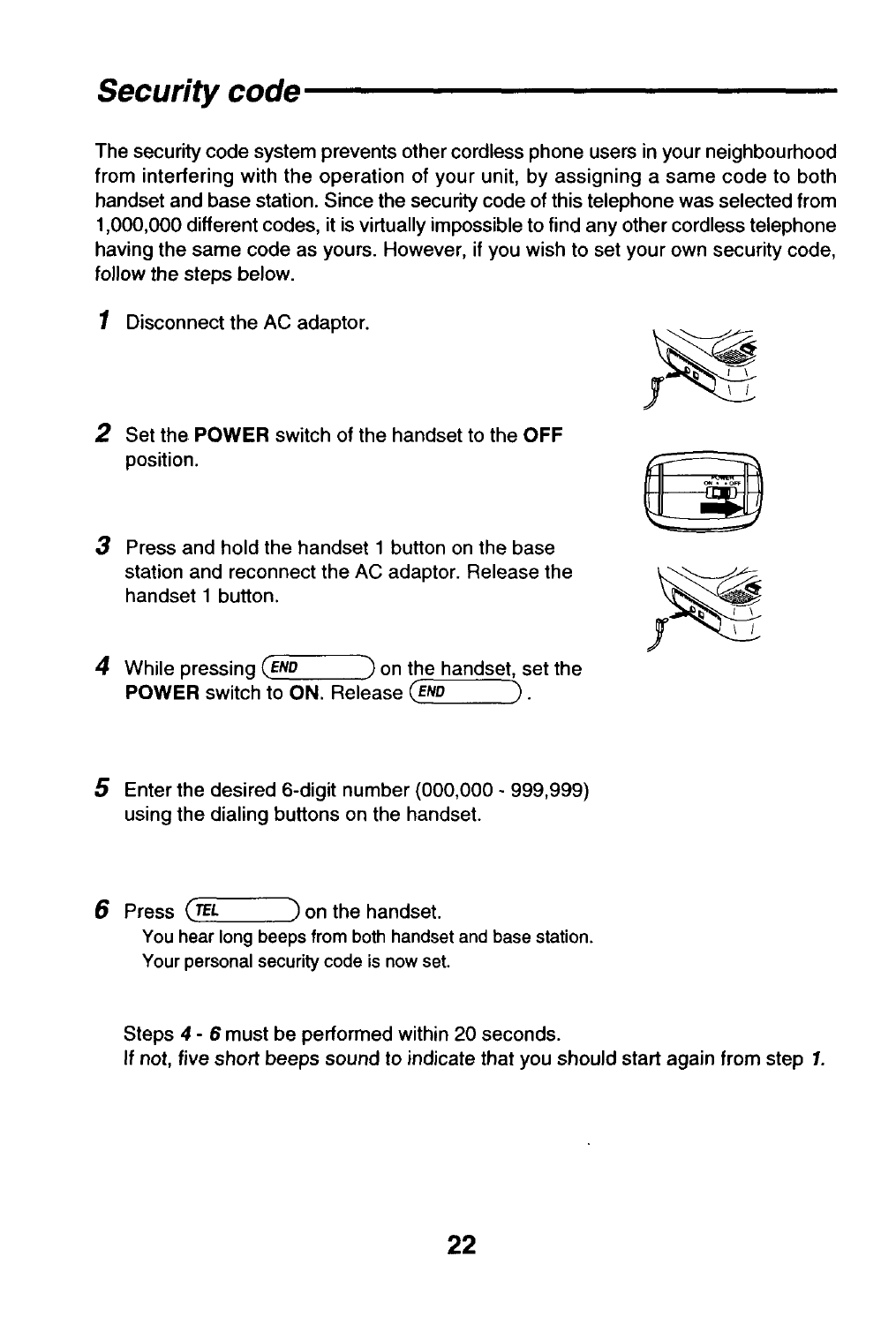<span id="page-23-0"></span>**The CLT-9670 can operate up to 3 handsets with one base station.**

**The CLT-9670HS is an additional handset for the CLT-9670. It must be programmed before initial use. It cannot be used without programming.**

- 1 **Disconnect the AC adaptor.**
- **2 Set the POWER switch of the handset to the OFF position.**









- **3 Set the POWER switch of the handset to ON while holding down**  $(END$  **on the handset. Release (\_END >.**
- **4 Connect the AC adaptor while the IN USE indicator is flashing and holding down 'the handset 2 button on the base station to program the handset 2.**



**You hear long beeps from both the base station and the handset to let you know that programming is finished. If you hear 5 short beeps, you should starl again from step** 1.

**Steps 2-4 must be performed within 20 seconds. If not, five beeps sound to indicate that you should start again from step** 1.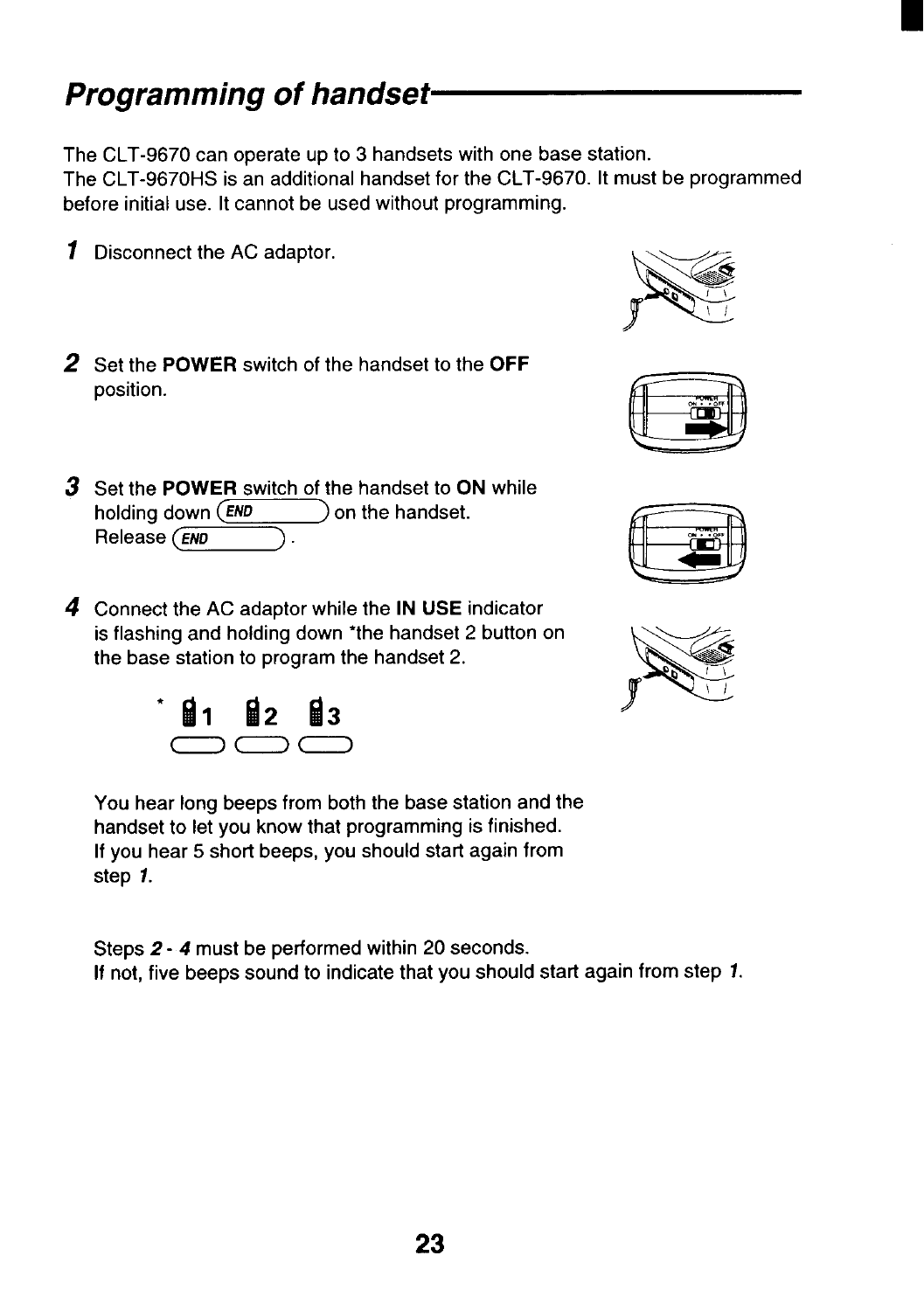# <span id="page-24-0"></span>**Troubleshooting**

#### **The phone does not work:**

- **AC adaptor may not be plugged into wall outlet.**
- **Handset battery may need recharging.**
- **Handset may be too far from base station.**

#### **The communication range becomes shorter:**

- **Handset may need recharging.**
- **Base station antenna may not be extended to full length.**

### **Incoming calls do not ring on the handset:**

- **c Handset maybe too far from base station.**
- **Handset POWER switch may be set to OFF.**

**If the phone still does not work, try resetting the base station and handset: To reset base station**

● **Disconnect and reconnect the AC adaptor.**

### **To reset handset**

- **Set the POWER switch to OFF and then back to ON.**
- **Disconnect and then reconnect the handset battery.**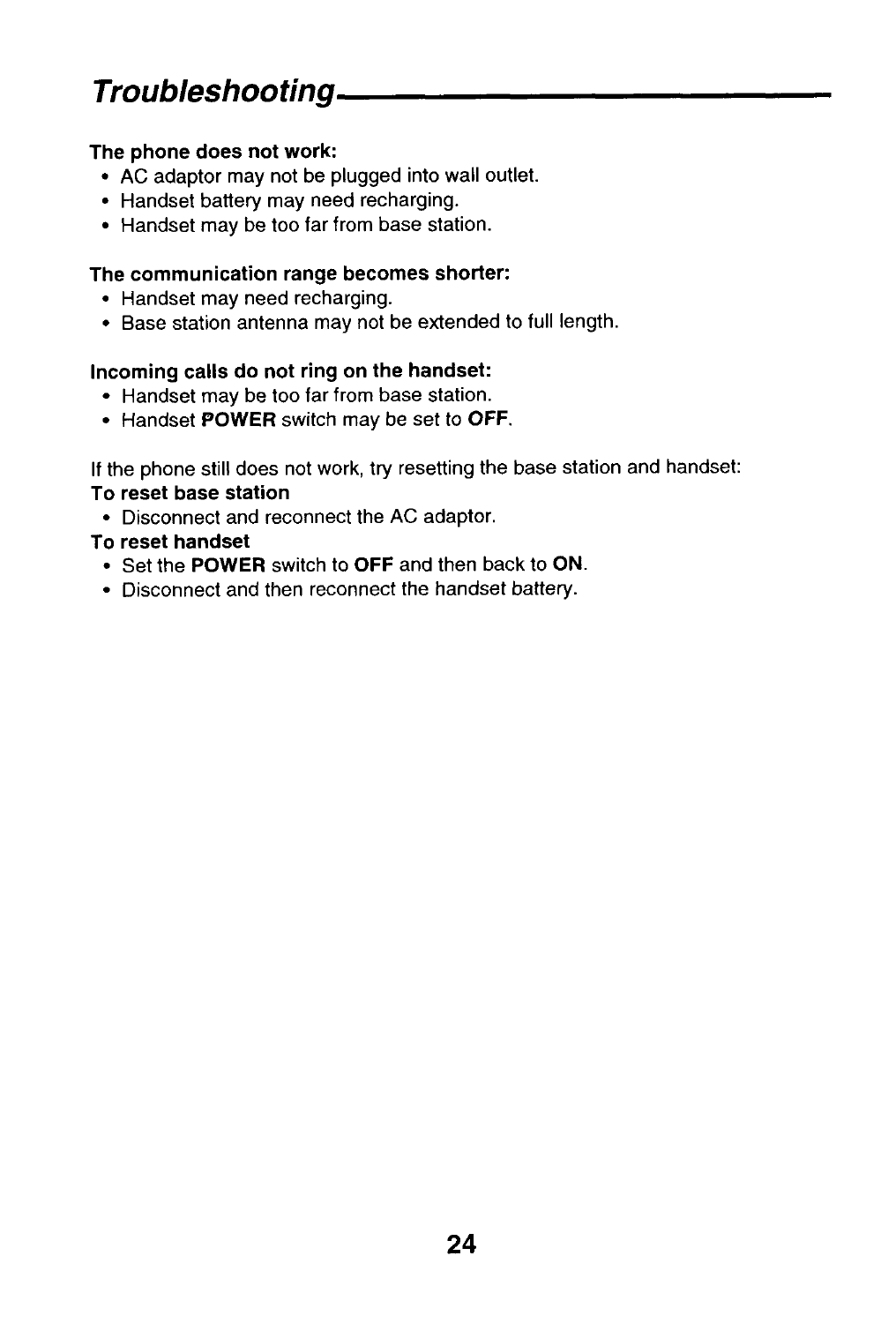<span id="page-25-0"></span>**Cordless telephones use radio frequencies to allow mobility. This affects the performance of your unit.**

### **1.NOISE**

**Electrical pulse noise is present in most homes at one time or another. This is most intense during electrical storms. Certain kinds of electrical equipment, such as light dimmers, fluorescent bulbs, motors, fans, etc., also generate pulse noise.**

**Because radio frequencies are susceptible to this, you may on occasion hear pulse noise through the handset. This is usually only a minor annoyance and should not be interpreted as a defect of the unit.**

### **2. RANGE**

**Because radio frequencies are used, the location of the base station can affect the operating range of the unit. Try several locations and choose the one that gives the clearest signal to the handset. (Turning in a circle while holding the handset may also increase the operating range.)**

### **3.1NTERFERENCE**

**Electronic circuits activate a relay to connect the unit to your telephone line. These electronic circuits operate in the radio frequency spectrum. While several protection circuits are used to prevent unwanted signals, there may be periods when these unwanted signals enter the base station. You may hear click or hear the relay activate when you are not using the cordless handset. Ifthis occurs frequently, you can minimize or eliminate the problem by lowering the height of the base station or relocating the base station. It may also be helpful to change the operating channel ancflorthe security code setting.**